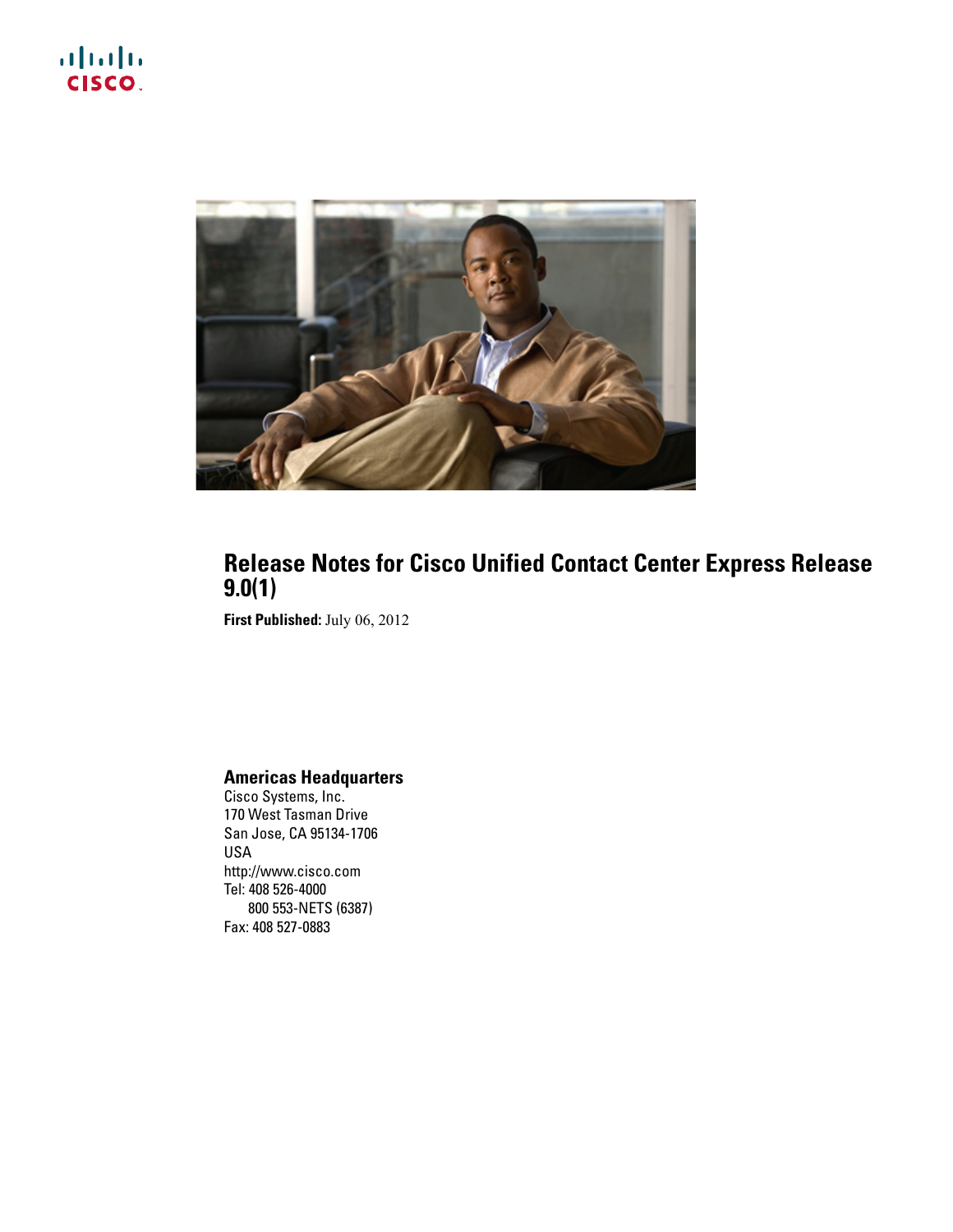THE SPECIFICATIONS AND INFORMATION REGARDING THE PRODUCTS IN THIS MANUAL ARE SUBJECT TO CHANGE WITHOUT NOTICE. ALL STATEMENTS, INFORMATION, AND RECOMMENDATIONS IN THIS MANUAL ARE BELIEVED TO BE ACCURATE BUT ARE PRESENTED WITHOUT WARRANTY OF ANY KIND, EXPRESS OR IMPLIED. USERS MUST TAKE FULL RESPONSIBILITY FOR THEIR APPLICATION OF ANY PRODUCTS.

THE SOFTWARE LICENSE AND LIMITED WARRANTY FOR THE ACCOMPANYING PRODUCT ARE SET FORTH IN THE INFORMATION PACKET THAT SHIPPED WITH THE PRODUCT AND ARE INCORPORATED HEREIN BY THIS REFERENCE. IF YOU ARE UNABLE TO LOCATE THE SOFTWARE LICENSE OR LIMITED WARRANTY, CONTACT YOUR CISCO REPRESENTATIVE FOR A COPY.

The Cisco implementation of TCP header compression is an adaptation of a program developed by the University of California, Berkeley (UCB) as part of UCB's public domain version of the UNIX operating system. All rights reserved. Copyright © 1981, Regents of the University of California.

NOTWITHSTANDING ANY OTHER WARRANTY HEREIN, ALL DOCUMENT FILES AND SOFTWARE OF THESE SUPPLIERS ARE PROVIDED "AS IS" WITH ALL FAULTS. CISCO AND THE ABOVE-NAMED SUPPLIERS DISCLAIM ALL WARRANTIES, EXPRESSED OR IMPLIED, INCLUDING, WITHOUT LIMITATION, THOSE OF MERCHANTABILITY, FITNESS FOR A PARTICULAR PURPOSE AND NONINFRINGEMENT OR ARISING FROM A COURSE OF DEALING, USAGE, OR TRADE PRACTICE.

IN NO EVENT SHALL CISCO OR ITS SUPPLIERS BE LIABLE FOR ANY INDIRECT, SPECIAL, CONSEQUENTIAL, OR INCIDENTAL DAMAGES, INCLUDING, WITHOUT LIMITATION, LOST PROFITS OR LOSS OR DAMAGE TO DATA ARISING OUT OF THE USE OR INABILITY TO USE THIS MANUAL, EVEN IF CISCO OR ITS SUPPLIERS HAVE BEEN ADVISED OF THE POSSIBILITY OF SUCH DAMAGES.

Cisco and the Cisco logo are trademarks or registered trademarks of Cisco and/or its affiliates in the U.S. and other countries. To view a list of Cisco trademarks, go to this URL: [http://](http://www.cisco.com/go/trademarks) [www.cisco.com/go/trademarks](http://www.cisco.com/go/trademarks). Third-party trademarks mentioned are the property of their respective owners. The use of the word partner does not imply <sup>a</sup> partnership relationship between Cisco and any other company. (1110R)

Any Internet Protocol (IP) addresses used in this document are not intended to be actual addresses. Any examples, command display output, and figures included in the document are shown for illustrative purposes only. Any use of actual IP addresses in illustrative content is unintentional and coincidental.

© 2012 Cisco Systems, Inc. All rights reserved.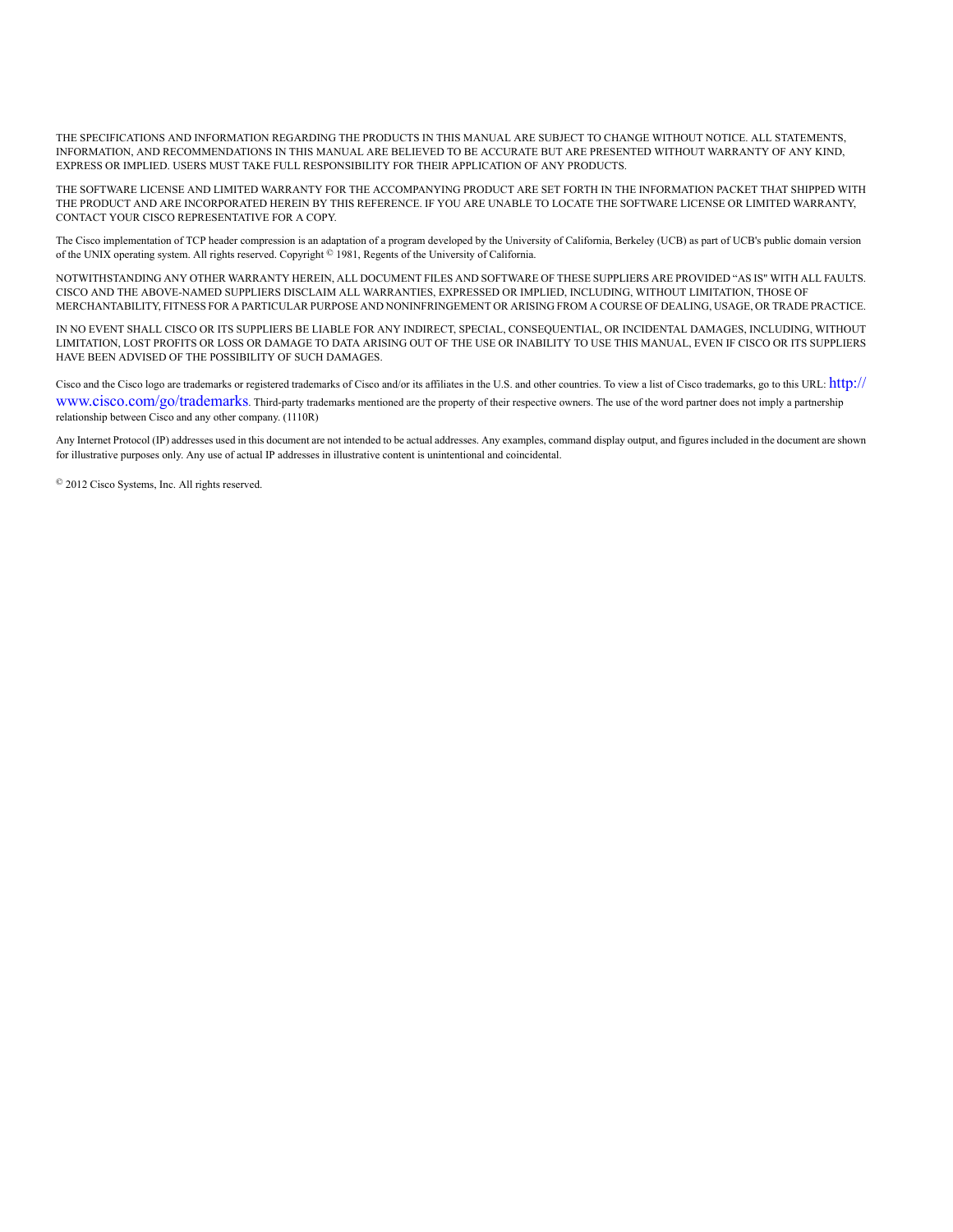

#### **CONTENTS**

**CHAPTER 1 Release Notes for Cisco Unified [Contact](#page-4-0) Center Express Release 9.0(1) 1** [Introduction](#page-4-1) **1** New [Features](#page-5-0) in Unified CCX 9.0(1) **2** Related [Documentation](#page-6-0) **3** [Installation](#page-6-1) Notes **3** [Upgrade](#page-7-0) Paths to Unified CCX 9.0(1) **4** [Ordering](#page-7-1) the Upgrade Media **4** Adding a New [License](#page-7-2) **4** [Upgrade](#page-7-3) to Unified CCX 9.0(1) **4** [Unsupported](#page-8-0) Servers for Unified CCX 9.0(1) **5** Unified CCX Supported [Languages](#page-8-1) **5** Unsupported [Configurations](#page-9-0) and Scenarios for Unified CCX **6** [Unsupported](#page-9-1) and Supported Actions for Unified CCX Agents **6** [Unsupported](#page-10-0) Actions for Unified CCX Agents **7** Supported [Configurations](#page-10-1) for Agent Phones **7** Unsupported [Configurations](#page-11-0) for Agent Phones **8** [Unsupported](#page-11-1) Features in Unified CM and Cisco BE 6000 **8** Scalability [Requirements](#page-12-0) **9** Contact [Dispositions](#page-12-1) in Unified CCX Real-Time Reports and Historical Reports **9** [Caveats](#page-13-0) **10** Using Bug [Toolkit](#page-13-1) **10** Open [Caveats](#page-13-2) **10** Open [Caveats](#page-13-3) **10** Closed [Caveats](#page-14-0) **11** [Resolved](#page-15-0) Caveats **12 [12](#page-15-1)** [Troubleshooting](#page-28-0) **25** Obtaining [Documentation](#page-28-1) Obtaining Support and Security Guidelines **25**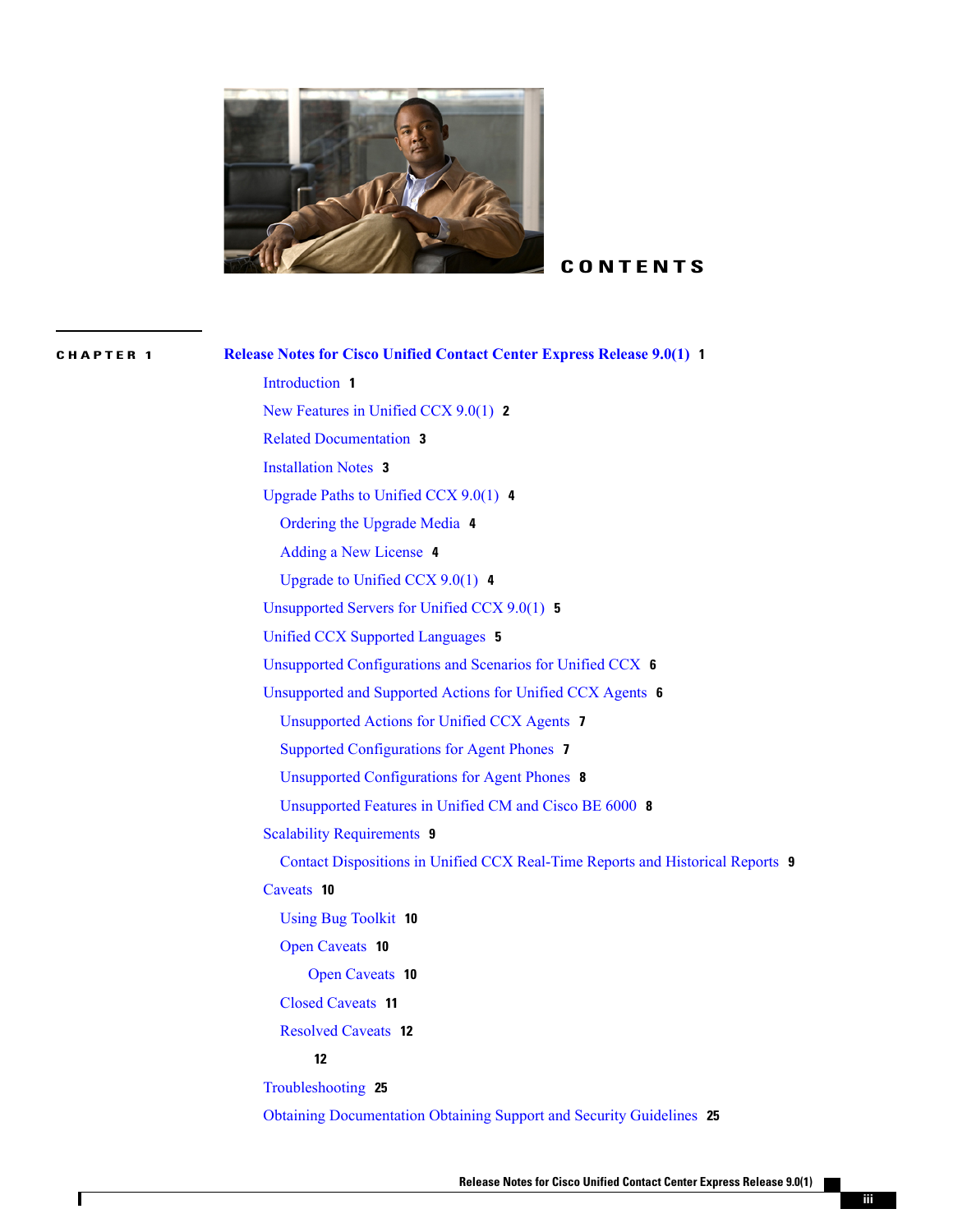Obtaining Technical [Assistance](#page-28-2) **25** [Submitting](#page-28-3) a Service Request **25**

 $\overline{\phantom{a}}$ 

T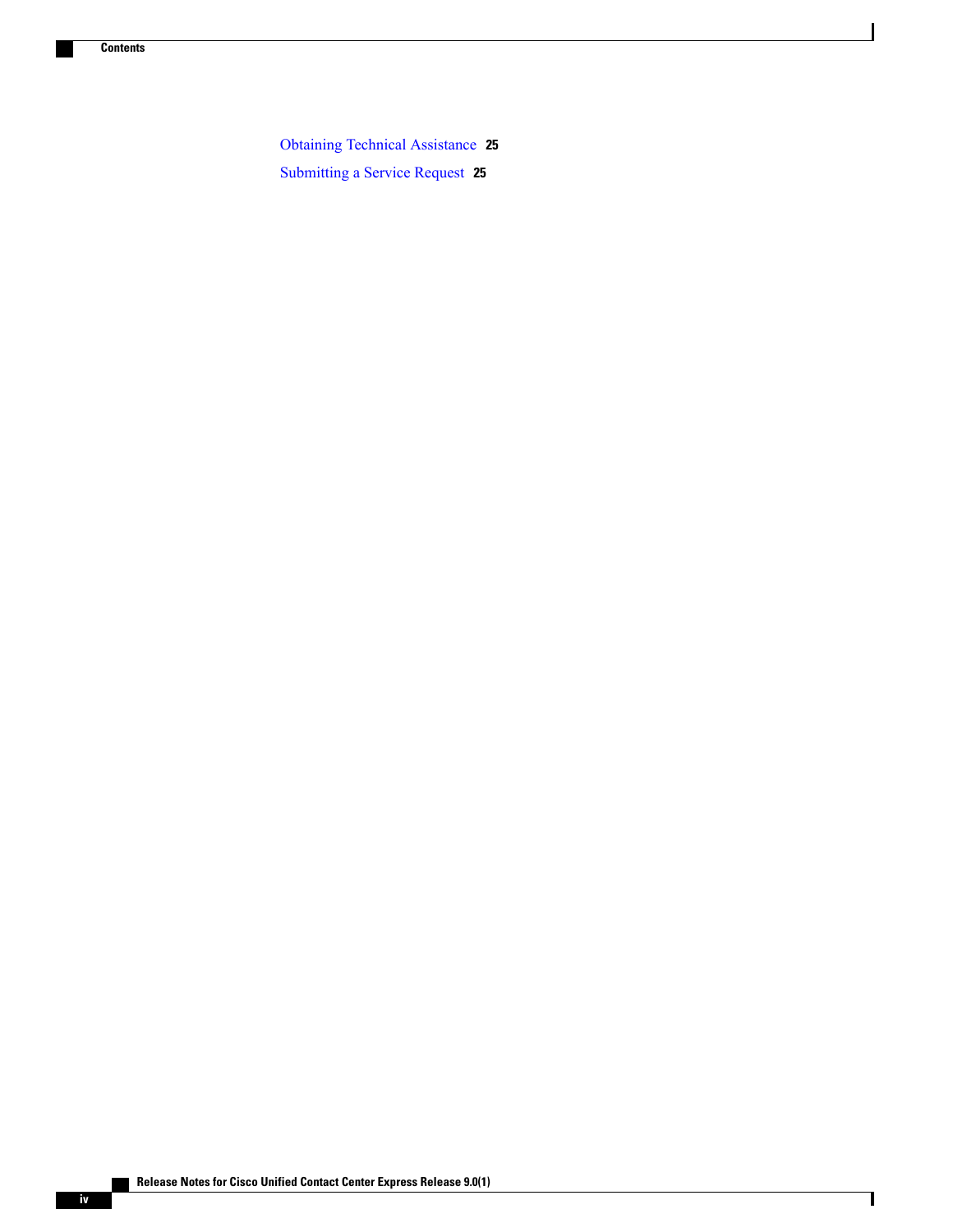<span id="page-4-0"></span>

**CHAPTER 1**

# **Release Notes for Cisco Unified Contact Center Express Release 9.0(1)**

These release notes describe important information and caveats for Cisco Unified Contact Center Express Release 9.0(1).

- [Introduction,](#page-4-1) page 1
- New [Features](#page-5-0) in Unified CCX 9.0(1), page 2
- Related [Documentation,](#page-6-0) page 3
- [Installation](#page-6-1) Notes, page 3
- [Upgrade](#page-7-0) Paths to Unified CCX 9.0(1), page 4
- [Unsupported](#page-8-0) Servers for Unified CCX 9.0(1), page 5
- Unified CCX Supported [Languages,](#page-8-1) page 5
- Unsupported [Configurations](#page-9-0) and Scenarios for Unified CCX, page 6
- [Unsupported](#page-9-1) and Supported Actions for Unified CCX Agents, page 6
- Scalability [Requirements,](#page-12-0) page 9
- [Caveats,](#page-13-0) page 10
- [Troubleshooting,](#page-28-0) page 25
- Obtaining [Documentation](#page-28-1) Obtaining Support and Security Guidelines, page 25

## <span id="page-4-1"></span>**Introduction**

Cisco Unified Contact Center Express(Unified CCX) provides a multimedia (voice, data, and web), IP-enabled customer-care application environment that enhances the efficiency of contact centers. It provides an integrated Automatic Call Distribution (ACD), Unified IP IVR, and Computer Telephony Integration (CTI) virtual contact center solution with support for up to 400 agents and 400 Unified ports.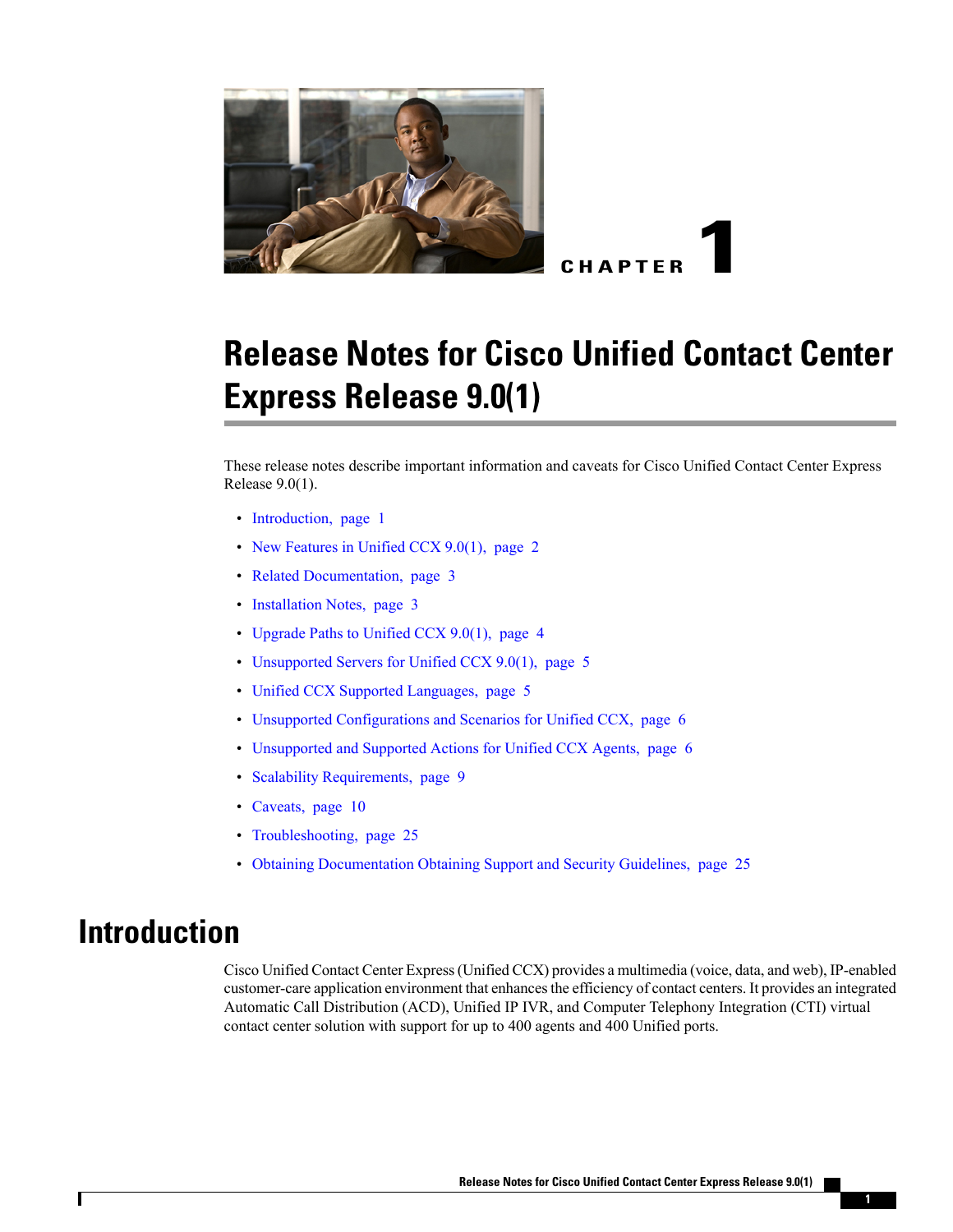## <span id="page-5-0"></span>**New Features in Unified CCX 9.0(1)**

Unified CCX 9.0(1) provides the following new features:

- Web Chat
- Cisco Unified Intelligence Center
- Unified sign-on
- SELinux
- Cisco Mobile Skill Manager

The following list provides a list of high-level overview of these new features:

- **Web Chat:**Unified CCX Premium provides the facility for end users to initiate a chat session with the agent, from a website, typically the public website of the organization using Unified CCX. Unified CCX provides separate agent and supervisor web applications, and real-time and historical reports for Chat. The chat functionality requires Cisco SocialMiner to be deployed.
- **Cisco UnifiedIntelligence Center:** Cisco Unified Intelligence Center (Cisco Unified IC) is a web-based reporting solution that provides historical reporting and customizable dashboards, depending on the user role and Cisco Unified IC object permissions. This solution is embedded with Unified CCX 9.0(1) on all packages (Standard, Enhanced, and Premium) in addition to Historical Reporting Client (HRC). Selection of HRC or Cisco Unified IC is available at system level and either one of the two can be selected from the Cisco UCCX Application Administration interface. HRC is selected by default.
- **Unified sign-on**: You can log in to Cisco Unified CCX Administration with the Application user credentials in addition to the end user credentials. An end user is a user configured on the Cisco Unified Communications Manager (Unified CM) with administrator capability in Unified CCX. An Application user is a user configured during the installation of Unified CCX and has administrator capability by default.

If you log in as an Application user, you can seamlessly traverse between the following applications even when the Unified CM is down:

- Cisco Unified CCX Administration
- Cisco Unified CCX Serviceability
- Cisco Desktop Administrator
- Cisco Unified Serviceability
- **SElinux:** SELinux (Security Enhanced Linux is used as the underlying platform security framework instead of CSA (Cisco Security Agent). By default, SELinux is installed in ENFORCED Mode with a strict configuration. Application CLI commands have been provided to control and manage the security framework.
- **Cisco Mobile Skill Manager:** A Unified CCX supervisor can use the Cisco Mobile Skill Manager on a smart phone to remotely manage the skill data of all associated agents. The total number of skills available and the skills assigned to an agent cannot go beyond the session limits dictated by the platform. This application is not native and can run on smart phones running iOS 5.x and later with Safari browser, and Android 2.x and later with default browser.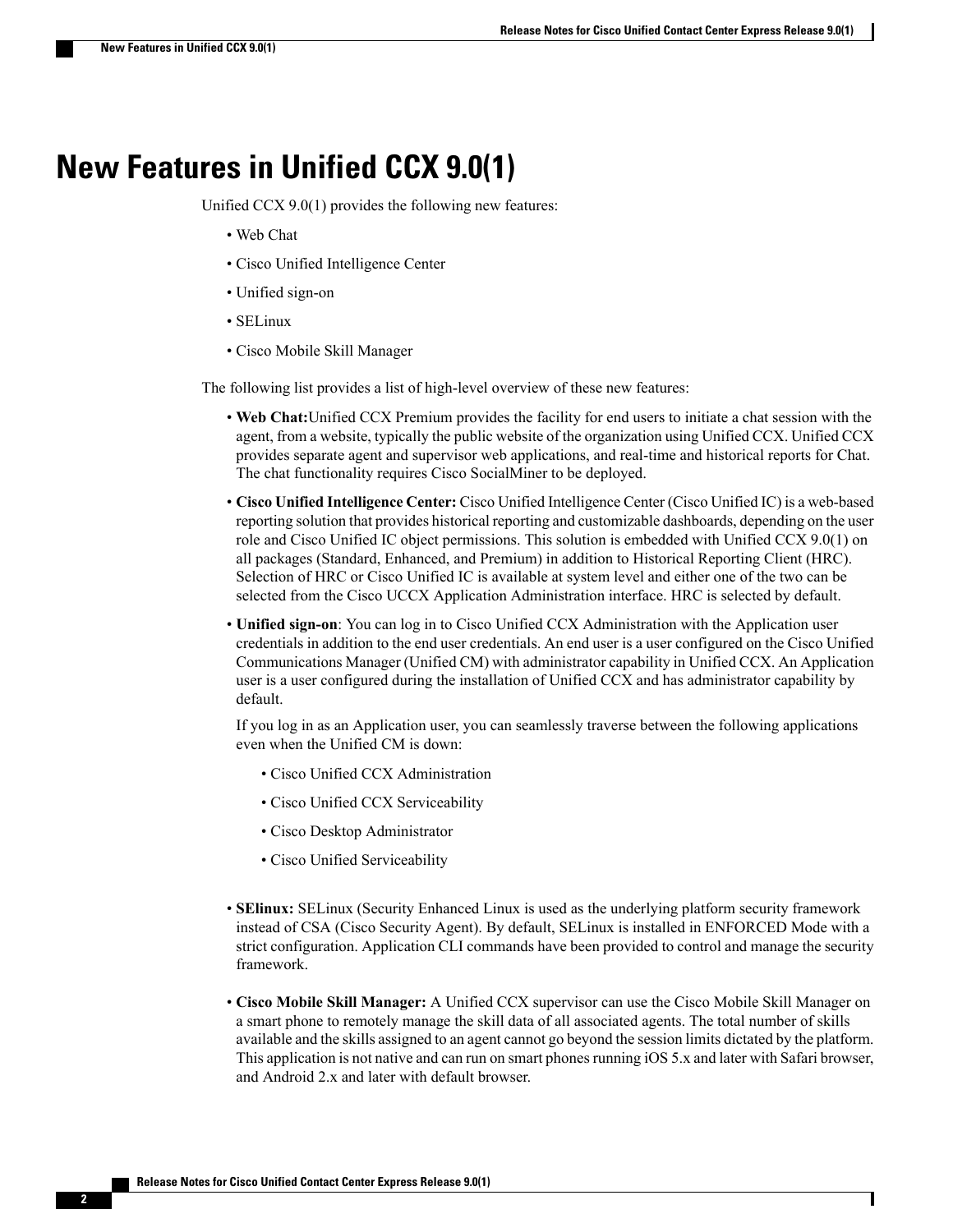- **Increase in High Availability recording space:** While the amount of disk storage allocated for recordings on a single-server (non-HA) deployment remains the same at 2.6 GB, in the case of HA deployments, recordings alternate between two servers to provide load balancing and redundancy. This provides 5.2 GB of recording storage in the case of HA deployments.
- **Additional enhancements and support**
	- ESXi 5.0 is supported.
	- Cisco AnyConnect VPN Client is supported.
	- CAD 9.0 integrated browser is in non-compatibility mode.
	- The Reply-To field of Agent E-Mail is enabled by default in WebClient of Cisco Agent Desktop.

#### **Removal of Cisco Unified Communications Manager Express and UC500 support**

The Unified CCX deployment with Cisco Unified Communications Manager Express (Unified CME) is not supported from Unified CCX 9.0(1).

- During the installation of Unified CCX 9.0(1), the user is not given an option to select the deployment type. By default, the Unified CCX is deployed with Unified CM only.
- The upgrade path from Unified CCX 7.x and Unified CCX 8.x CME-based deployment to Unified CCX 9.0(1) is not supported. You must perform a fresh install of Unified CCX 9.0(1).

#### **Related Topics**

Cisco Unified CCX Software and Hardware [Compatibility](http://www.cisco.com/en/US/docs/voice_ip_comm/cust_contact/contact_center/crs/express_compatibility/matrix/crscomtx.pdf) Guide Cisco Unified CCX Solution Express [Network](http://www.cisco.com/en/US/partner/products/sw/custcosw/ps1846/tsd_products_support_design.html) Design Guide Unified [Communications](http://docwiki.cisco.com/wiki/Unified_Communications_Virtualization) in a Virtualized Environment Data sheet for Cisco Unified Contact Center Express with [information](http://www.cisco.com/en/US/products/sw/custcosw/ps1846/tsd_products_support_series_home.html) about all available features and [benefits](http://www.cisco.com/en/US/products/sw/custcosw/ps1846/tsd_products_support_series_home.html)

## <span id="page-6-0"></span>**Related Documentation**

See the *Documentation Guide for Cisco Unified Contact Center Express* at: [http://www.cisco.com/en/US/products/sw/custcosw/ps1846/tsd\\_products\\_support\\_series\\_home.html](http://www.cisco.com/en/US/products/sw/custcosw/ps1846/tsd_products_support_series_home.html) To view the release notes for previous versions of Cisco Unified Contact Center Express, go to: [http://www.cisco.com/en/US/products/ps6533/prod\\_release\\_notes\\_list.html](http://www.cisco.com/en/US/products/ps6533/prod_release_notes_list.html) [http://www.-cisco.-com/-en/-US/-products/-sw/-custcosw/-ps1846/-prod\\_release\\_not-es\\_list.html](http://www.-cisco.-com/-en/-US/-products/-sw/-custcosw/-ps1846/-prod_release_not-es_list.html)

## <span id="page-6-1"></span>**Installation Notes**

For step-by-step installation and upgrade instructions for Unified CCX 9.0(1), refer to the *Cisco Unified CCX Installation guide*, available at the URL:

[http://www.cisco.com/en/US/products/sw/custcosw/ps1846/prod\\_installation\\_guides\\_list.html](http://www.cisco.com/en/US/products/sw/custcosw/ps1846/prod_installation_guides_list.html)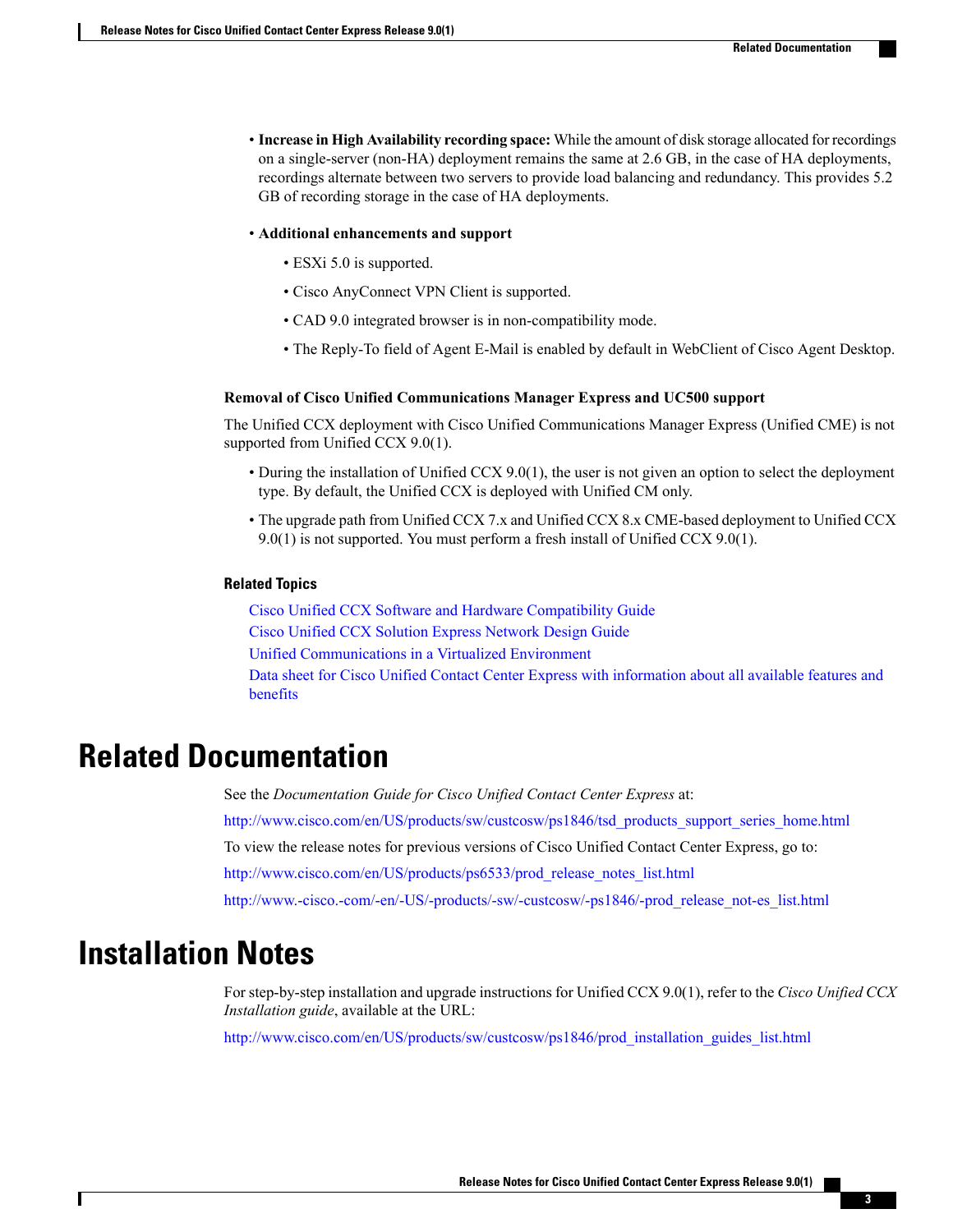

DNS is mandatory for Unified CCX 9.0(1). If DNS is not configured on 8.x, it must be configured after upgrading to 9.0(1).

## <span id="page-7-0"></span>**Upgrade Paths to Unified CCX 9.0(1)**

For information about supported Unified CCX upgrades, see the *Cisco Unified CCX Software and Hardware Compatibility Guide*, available at:

[http://www.cisco.com/en/US/docs/voice\\_ip\\_comm/cust\\_contact/contact\\_center/crs/express\\_compatibility/](http://www.cisco.com/en/US/docs/voice_ip_comm/cust_contact/contact_center/crs/express_compatibility/matrix/crscomtx.pdf) [matrix/crscomtx.pdf](http://www.cisco.com/en/US/docs/voice_ip_comm/cust_contact/contact_center/crs/express_compatibility/matrix/crscomtx.pdf)

### <span id="page-7-2"></span><span id="page-7-1"></span>**Ordering the Upgrade Media**

To upgrade to Unified CCX 9.0(1), go through the ordering process to obtain a media kit and license or to purchase the upgrade from Cisco Sales.

### **Adding a New License**

After you upgrade to Unified CCX 9.0(1), you need to add a new license through the **System** > **License Information** > **Add License(s)** menu option from the Unified CCX Application Administration menu bar. See the *Cisco Unified CCX Administration Guide Release 9.0(1)* for detailed information on how to upload Unified CCX licenses; go to [http://www.cisco.com/en/US/docs/voice\\_ip\\_comm/cust\\_contact/contact\\_center/](http://www.cisco.com/en/US/docs/voice_ip_comm/cust_contact/contact_center/crs/express_8_5/configuration/guide/uccx851ag.pdf) [crs/express\\_8\\_5/configuration/guide/uccx851ag.pdf.](http://www.cisco.com/en/US/docs/voice_ip_comm/cust_contact/contact_center/crs/express_8_5/configuration/guide/uccx851ag.pdf)

#### <span id="page-7-3"></span>**Upgrade to Unified CCX 9.0(1)**

For upgrades from Unified CCX 8.x to Unified CCX 9.0(1), apply the Cisco Options Package (COP) patch file "ciscouccx.refresh\_upgrade\_v1.1.cop.sgn" before beginning the upgrade process. To access the latest software upgrades for all versions of Unified CCX, go to the Cisco website: http://www.cisco.com.



**Note** • You can apply this COP patch file using GUI (graphical user interface) or CLI (command line interface).For more information,see *Cisco Unified Communications Operating System Administration Guide for Cisco Unified CCX and Cisco Unified IP IVR Release 9.0(1)* available at: [http://](http://www.cisco.com/en/US/products/sw/custcosw/ps1846/products_installation_and_configuration_guides_list.html) www.cisco.com/en/US/products/sw/custcosw/ps1846/products\_installation\_and\_configuration [guides\\_list.html](http://www.cisco.com/en/US/products/sw/custcosw/ps1846/products_installation_and_configuration_guides_list.html)

- Ensure that you are on Version 8.0(2) SU4 or 8.5(1) SU3 to apply the COP patch file. If you are running on a lower version, you must upgrade to 8.0(2) SU4 or 8.5(1) SU3 and apply the COP patch file later.
- Before starting the upgrade, the COP patch installation is mandatory on both the nodes of a Unified CCX cluster.
- After you install the COP patch, you must reboot the system.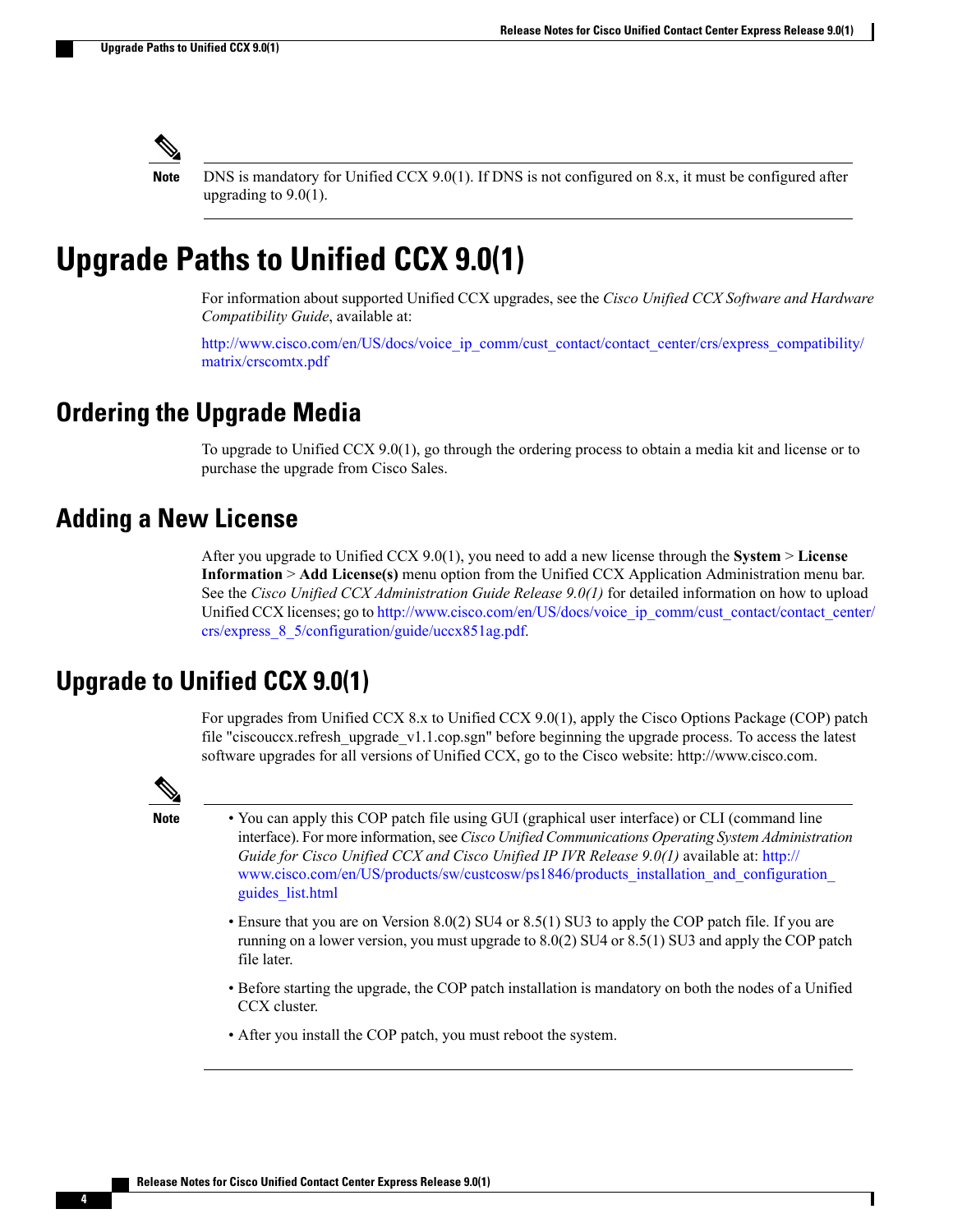## <span id="page-8-0"></span>**Unsupported Servers for Unified CCX 9.0(1)**

Some of the servers supported by Unified CCX 8.x are no longer supported by Unified CCX 9.0(1). For information regarding the supported Unified CCX servers, see the *Software and Hardware Compatibility Guide for Cisco Unified CCX and Cisco Unified IP IVR*, available at:

[http://www.cisco.com/en/US/products/sw/custcosw/ps1846/products\\_device\\_support\\_tables\\_list.html](http://www.cisco.com/en/US/products/sw/custcosw/ps1846/products_device_support_tables_list.html)



**Note**

UCCX 9.0(1) requires a minimum of 4 GB of RAM. MCS-7816-I4-CCX1 and MCS-7825-I4-CCX1 servers will require a RAM upgrade to at least 4 GB in order to upgrade to Unified CCX 9.0(1).

If you have an unsupported server and plan to upgrade to Unified  $CCX 9.0(1)$ , see the Replace Server Hardware section in the *Disaster Recovery System Administration Guide for Cisco Unified CCX and Cisco Unified IP IVR, Release 9.0(1)* available at:

http://www.cisco.com/en/US/products/sw/custcosw/ps1846/products\_installation\_and\_configuration\_guides [list.html](http://www.cisco.com/en/US/products/sw/custcosw/ps1846/products_installation_and_configuration_guides_list.html)

#### **Related Topics**

Cisco Unified CCX Software and Hardware [Compatibility](http://www.cisco.com/en/US/products/sw/custcosw/ps1846/products_device_support_tables_list.html) Guide Cisco Unified [Communications](http://www.cisco.com/en/US/products/sw/voicesw/ps556/prod_maintenance_guides_list.html) Manager Bulk Administration Guide Cisco Unified [Communications](http://www.cisco.com/en/US/docs/voice_ip_comm/cucme/requirements/guide/33matrix.html) Manager Express System Administrator Guide

## <span id="page-8-1"></span>**Unified CCX Supported Languages**

Cisco Unified CCX supports these languages:

- Arabic (only prompts)
- Chinese (Simplified)
- Chinese (Traditional)
- Danish
- Dutch
- Finnish (CAD/CSD and prompts)
- French
- French (Canadian)
- German
- Hebrew
- Italian
- Japanese
- Korean
- Malay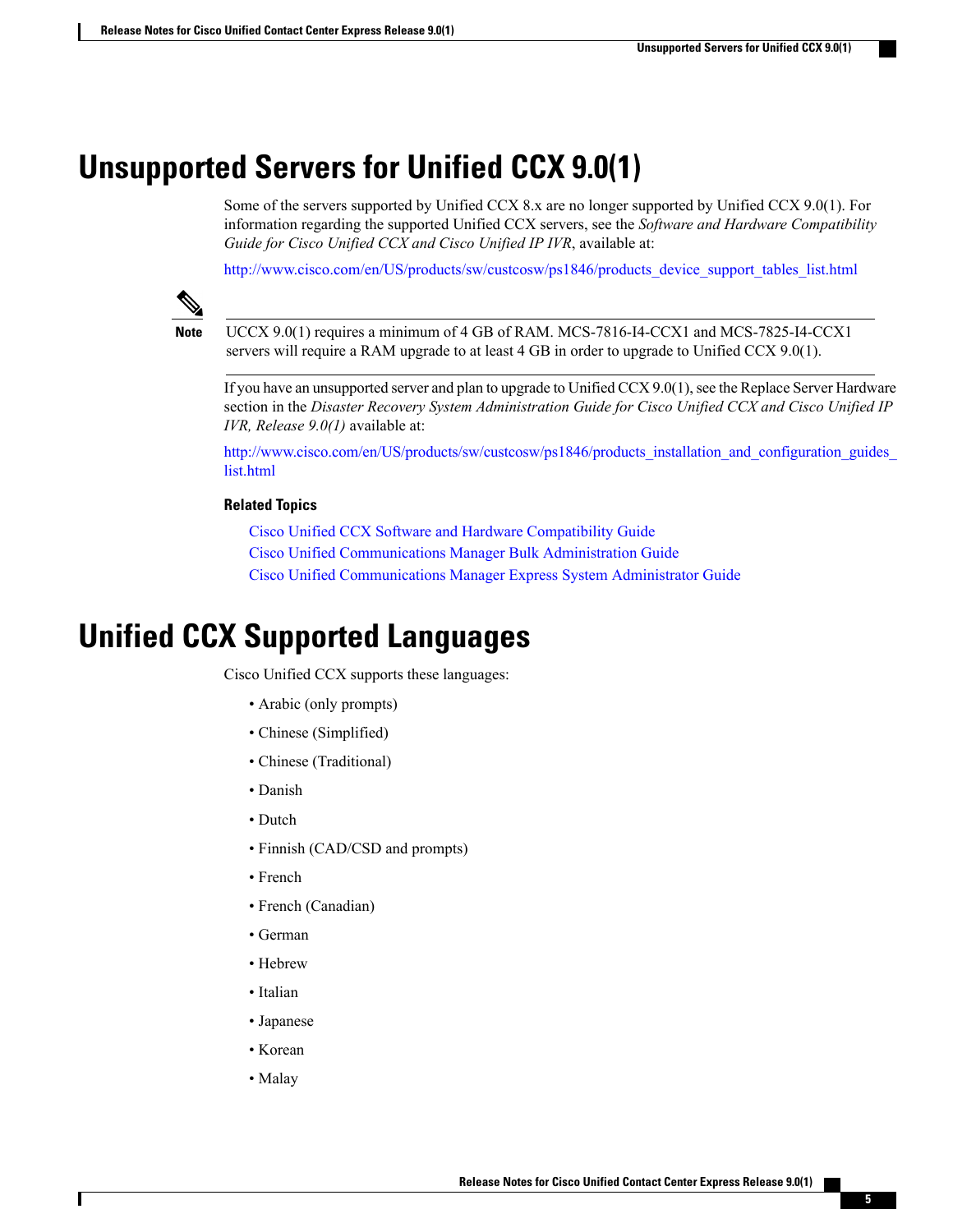- Norwegian (CAD/CSD and prompts)
- Polish
- Portuguese
- Russian
- Spanish
- Swedish
- Thai
- Turkish

The Cisco Agent Desktop, Cisco Agent Desktop - Browser Edition, Cisco Supervisor Desktop and, Cisco IP Phone Agent quick start guides and *Cisco Unified CCX Historical Reports User Guide* are available in these languages at this URL:

http://www.cisco.com/en/US/partner/products/sw/custcosw/ps1846/tsd\_products\_support\_translated\_end user guides list.html

For a detailed list of language localizations that are implemented for different portions of this release, refer to the *Cisco Unified ICM/Contact Center Product and System Localization Matrix*, which is available at this URL:

[http://www.cisco.com/application/vnd.ms-excel/en/us/guest/products/ps1846/c1225/ccmigration\\_](http://www.cisco.com/application/vnd.ms-excel/en/us/guest/products/ps1846/c1225/ccmigration_09186a008068770f.xls) [09186a008068770f.xls](http://www.cisco.com/application/vnd.ms-excel/en/us/guest/products/ps1846/c1225/ccmigration_09186a008068770f.xls)

## <span id="page-9-0"></span>**Unsupported Configurations and Scenarios for Unified CCX**

Unified CCX 9.0(1) does not support the following configurations:

- Shared lines for CTI ports and for CTI route points.
- Expansion servers, except for automatic speech recognition (ASR) or text-to-speech (TTS), which must be separate, dedicated servers.
- ICD call answer/transfer using any third-party attendant console desk software is not supported with Unified CCX.
- Using the "place call" step to generate a call and thereafter placing this call (generated from the "place call" step) in a queue within the same script.
- SIP REFER between a switchboard and Unified CCX is not supported if the transfer is completed after the call has been answered on the Unified CCX CTI port due to media reestablishment issues.

## <span id="page-9-1"></span>**Unsupported and Supported Actions for Unified CCX Agents**

This section outlines the unsupported and supported actions for agents using Cisco Agent Desktop or Cisco Unified IP Phone Agent Service.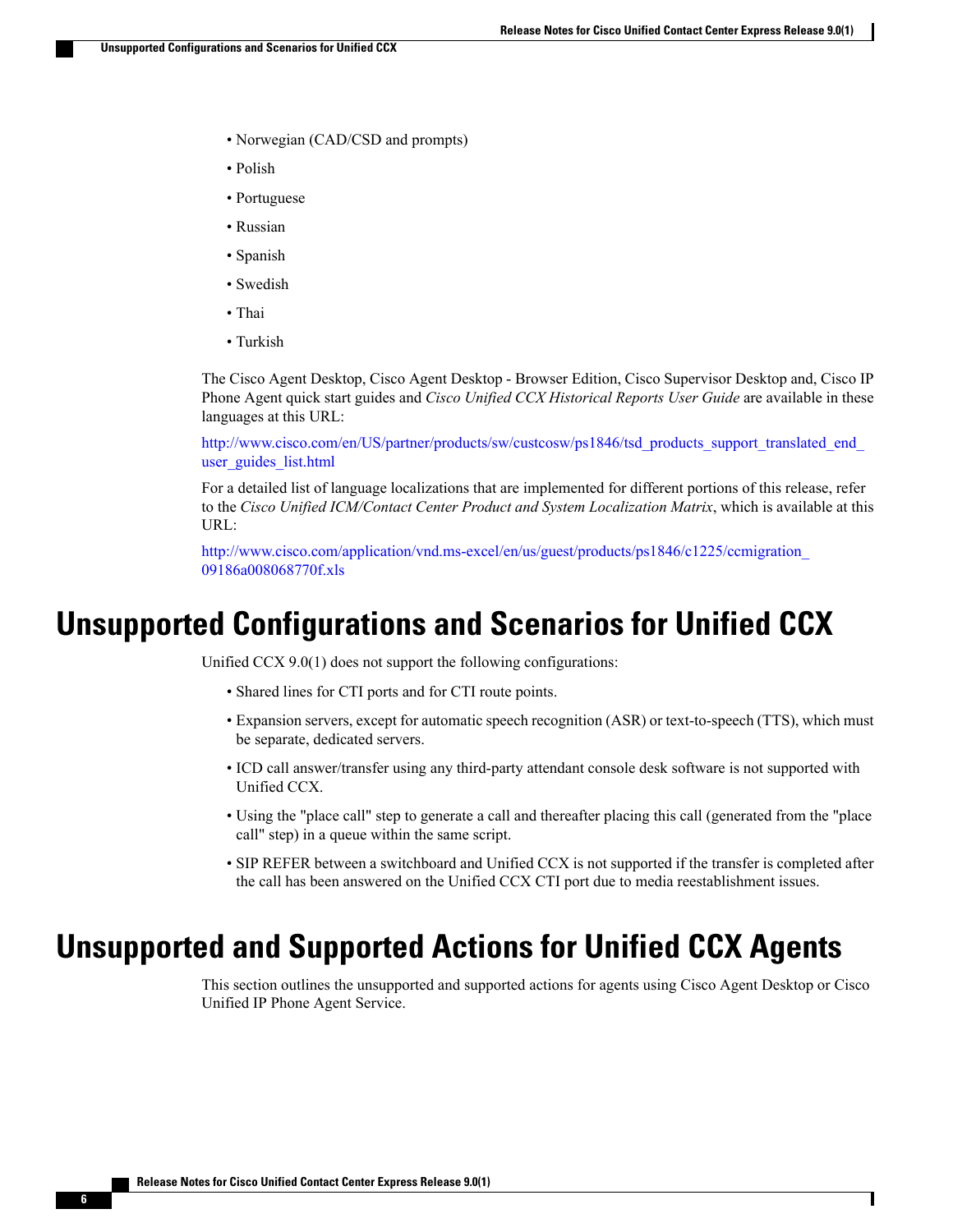### <span id="page-10-0"></span>**Unsupported Actions for Unified CCX Agents**

- Use of the following softkeys on a Cisco Unified IP Phone is not supported:
	- Barge
	- cBarge
	- DND
	- GPickup
	- iDivert
	- MeetMe
	- Park
	- Pickup
- IP phone agent wrap-up codes do not always display if the call is quickly hung up.

### <span id="page-10-1"></span>**Supported Configurations for Agent Phones**

To determine the phone devices that are supported by Cisco Agent Desktop and for use by Cisco Unified IP phone agents, see the *Cisco Unified CCX (Unified CCX) Software and Hardware Compatibility Guide*.

Following configurations are supported on:

- A Unified CCX extension configured on a single device (but not on multiple devices).
- A Unified CCX extension configured in a single device profile (but not in multiple device profiles).
- Multiple agents sharing the same Unified CCX extension, which you can set up as follows:
	- Configure the Unified CCX extension on a single phone (not in a device profile).
	- Associate that phone with each agent who will use that extension.
	- Select the appropriate directory number (DN) as the Unified CCX extension for each agent.
	- In this configuration, only one agent at a time can be logged in.



All agents who currently have the Unified CCX extension to be shared must log out before you can configure additional agents to share that extension.

#### **Related Topics**

Cisco Unified CCX (Unified CCX) Software and Hardware [Compatibility](http://www.cisco.com/en/US/products/sw/custcosw/ps1846/products_device_support_tables_list.html) Guide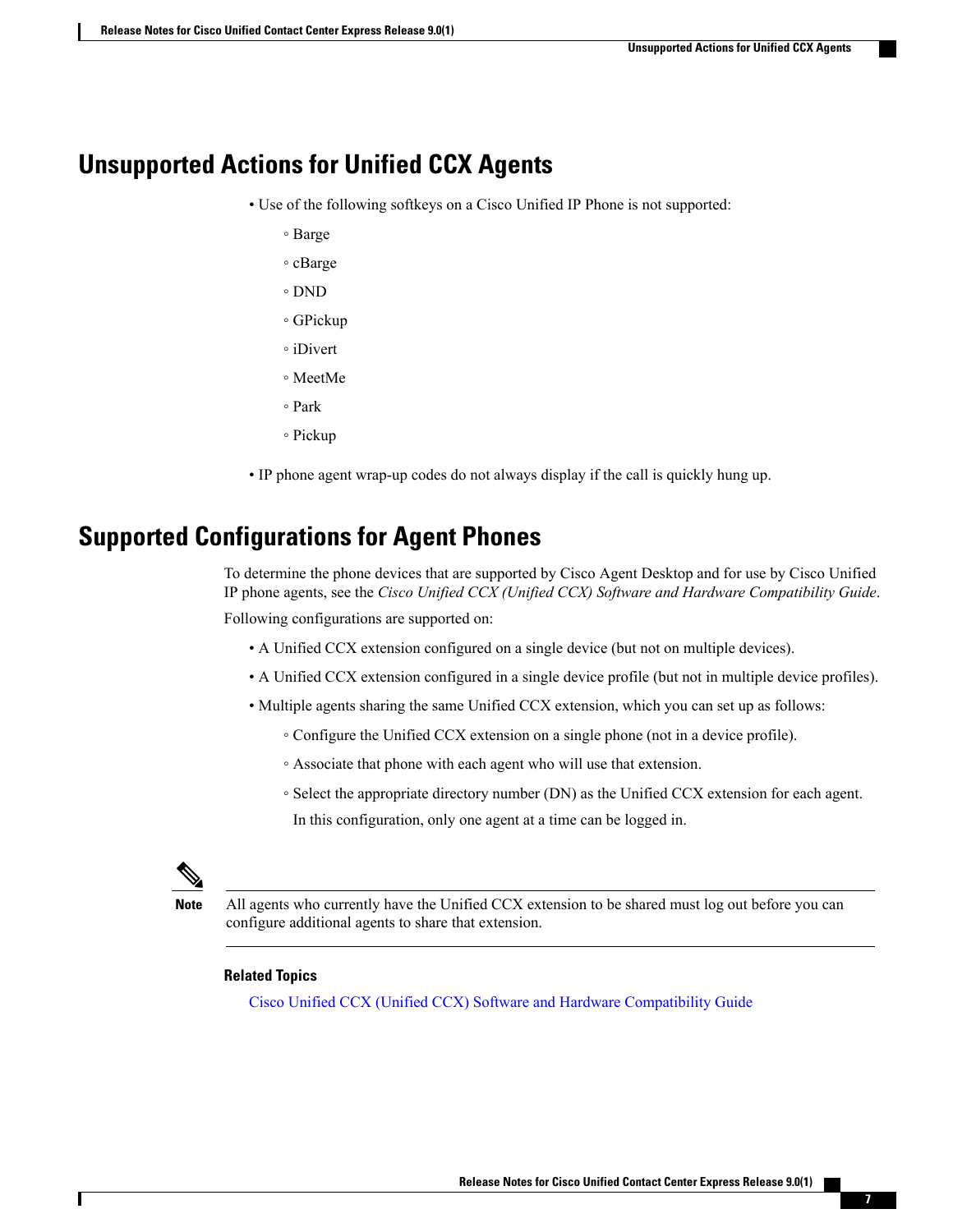#### <span id="page-11-0"></span>**Unsupported Configurations for Agent Phones**

The following configurations are not supported for agent phones:

- Two lines on an agent phone that have the same extension but exist in different partitions.
- A Unified CCX extension assigned to multiple devices.
- Configuring the same Unified CCX extension in more than one device profile, or configuring the same Unified CCX extension in any combination of device profiles and devices. (Configuring an Unified CCX extension in a single device profile is supported.)
- In the Unified CM Administration Directory Number Configuration web page for each Unified CCX line, setting Maximum Number of Calls to a value other than 2.
- In the Unified CM Administration Directory Number Configuration web page for each Unified CCX line, setting Busy Trigger to a value other than 1.
- Configuring a Cisco Unified IP Phone with Secure Real-Time Protocol (SRTP) for use in silent monitoring and recording.
- No Cisco Unified Communications Manager device can be forwarded to the Unified CCX extension of an agent.
- The Unified CCX extension of an agent cannot be configured to forward to a Cisco Unified CCX route point.
- Use of characters other than the numerals 0–9 in the Unified CCX extension of an agent.
- Configuring the Unified CM intercom feature.
- Configuring the hold reversion feature.

### <span id="page-11-1"></span>**Unsupported Features in Unified CM and Cisco BE 6000**

The following Unified CM features are not supported by Unified CCX 9.0(1). These features are disabled by default and should not be enabled for Cisco Unified CCX. For more information about these features, refer to the Unified CM documentation.

- Block External to External Transfer
- Agent extensions and CTI port extensions in different partitions

All agent extensions and CTI port extensions must be in the same partition

• DSCP IP CTIManager to Application service parameter

You can enable this service parameter for Unified CM but it does not affect Unified CCX

- Advanced Ad Hoc Conference Enabled service parameter
- Drop ad hoc conference when creator leaves
- Signaling (QSIG) Path Replacement (PR).

This feature must be disabled when Unified CCX is deployed. To disable this feature, set the Unified CM service parameters Path Replacement Enabled and Path Replacement on Tromboned Calls to False.

• Forced Authorization Code and Client Matter Code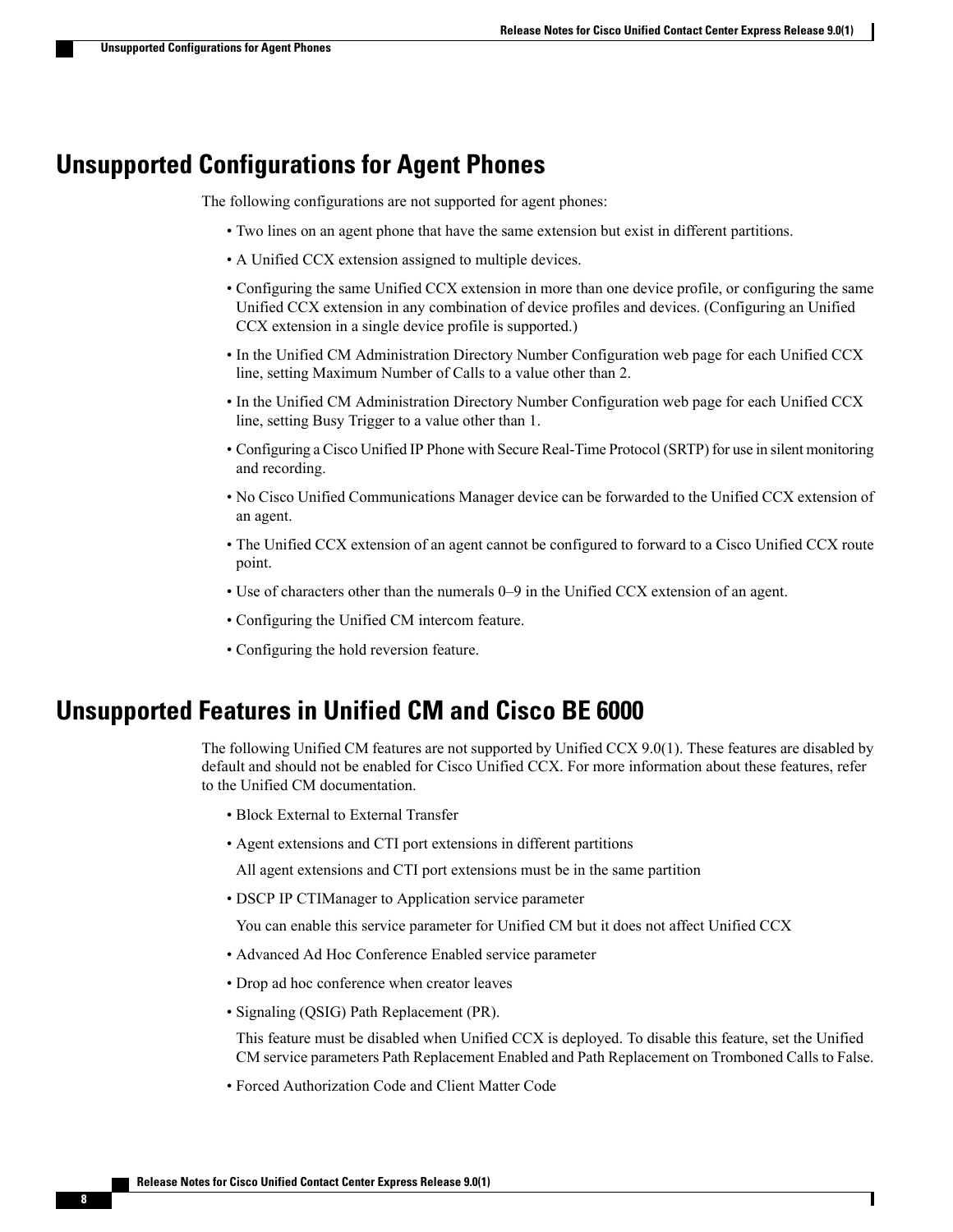Because these features can be enabled per route pattern, they should be turned off for all route patterns in the Unified CM cluster that Unified CCX might use. Enabling these features for route patterns that Unified CCX does not use does not affect Unified CCX.

• Multilevel precedence and preemption (MLPP)

You can enable this feature for devices in the cluster that do not interact with Unified CCX.

In addition, do not use Unified CM Administration to add or change CTI ports or route points that are used by Unified CCX or application users that are created by Unified CCX.

## <span id="page-12-0"></span>**Scalability Requirements**

For information on maximum capacities for various Unified CCX 9.0(1) items, see Cisco Unified Contact Center Express Data Sheets.

The supported call rate Busy Hour Call Completions (BHCC)on a given platform depends on the number of IVR Ports and the average call duration.

Actual capacity depends on the total server points that are determined by profiling testing. In addition, the maximum BHCC rate on a server is limited by the number of configured CTI ports and the use of other features.

#### **Related Topics**

Cisco Solution [Reference](http://www.cisco.com/en/US/partner/products/sw/custcosw/ps1846/tsd_products_support_design.html) Network Design (SRND) document

#### <span id="page-12-1"></span>**Contact Dispositions in Unified CCX Real-Time Reports and Historical Reports**

The following notes help clarify information regarding contact dispositions on various Cisco Unified CCX real-time reports and historical reports.

- Many real-time and historical reports show the disposition of a call. The Contact Service Queue Activity Report (by CSQ or by Interval) shows calls as Handled, Abandoned, and Dequeued. The Contact Service Queue Activity Report shows calls as Handled, Abandoned, Dequeued, and Handled by Other Contact Dispositions in Unified CCX Real-Time Reports and Historical Reports.
- A contact that is queued and answered by an agent shows as handled in real-time and in historical reports.
- A contact that is queued but abandoned before it is answered by an agent is shown as handled in the Overall Unified CCX Stats real-time report if a SetContactInfo step in the workflow marks the call as handled. The call is shown as abandoned otherwise. The CSQ Unified CCX Stats real-time report shows the call as abandoned in both cases because it does not consider the SetContactInfo step.

For more information about theSetContactInfo step,see the *Cisco Unified CCX Scripting and Development Series: Volume 2, Editor Step Reference Guide*.

• The historical CSQ reports take into account whether a contact is marked as handled by the SetContactInfo step to determine if a contact is dequeued. The CSQ IP Unified CCX Stats report does not consider the SetContactInfo step. Therefore, if a call is queued, then marked as handled, and then disconnects, the historical CSQ reports shows the call as dequeued on the CSQ Activity Report (by CSQ or by Interval) or as Handled by Other (handled by workflow script) on the CSQ Activity Report. The real-time CSQ Unified CCX Stats report shows it as abandoned.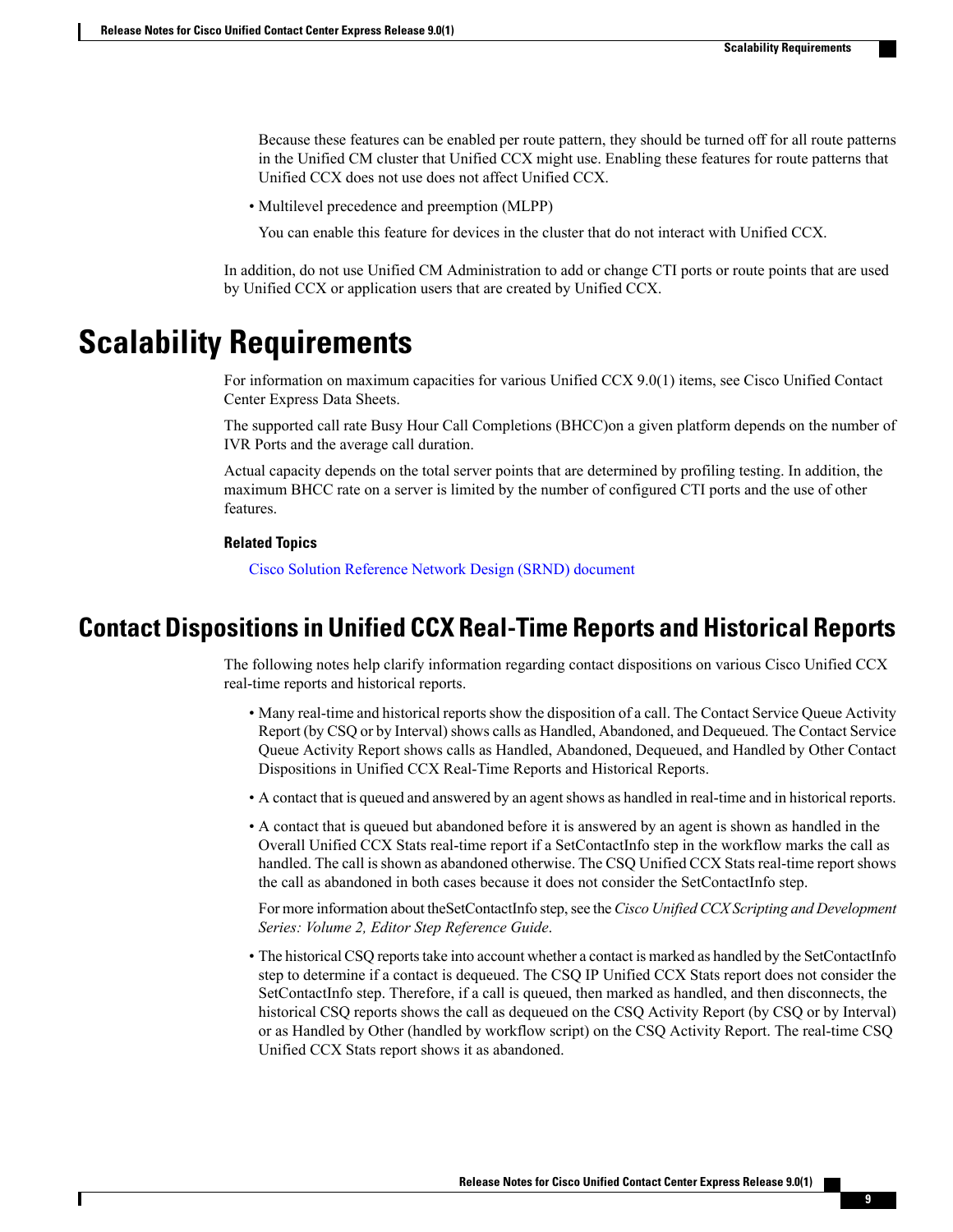- If the Dequeue step is used, the CSQ historical reports shows a contact as dequeued on the CSQ Activity Report (by CSQ or by Interval) or as Handled by Other (handled by another CSQ, in this case) on CSQ Activity Report, but only if the contact is marked as handled. If a call is dequeued (by the Dequeue step), and then disconnects without being marked handled, the CSQ historical reports shows the contact as abandoned.
- If a call is dequeued using the Dequeue step and the caller drops, the CSQ Unified CCX Stats real-time report shows the call as dequeued. If a call is dequeued from CSQ1 and is eventually handled by CSQ2, the CSQ Unified CCX Stats report shows the call as dequeued for CSQ1 and handled for CSQ2. If a call is queued on multiple CSQs and is eventually handled by CSQ1, the CSQ Unified CCX Stats report shows the call as handled for CSQ1 and dequeued for all other CSQs.

## <span id="page-13-1"></span><span id="page-13-0"></span>**Caveats**

### **Using Bug Toolkit**

Cisco Release Notes normally include tables listing all open and resolved (those that have been fixed the last release) defects of the following severity levels:

- Severity level of 1 or 2
- Severity level 3 (if found by customer use)

If you have an account with Cisco.com, you can use the Bug Search tool to find caveats of any severity for any release.

Access the Bug Search tool at <https://www.cisco.com/cisco/psn/bssprt/bss>. Enter the bug identifier in the search box and press return or click Search.

## <span id="page-13-3"></span><span id="page-13-2"></span>**Open Caveats**

#### **Open Caveats**

The following table lists the open defects in this release.

#### **Table 1: Open Caveats for Cisco Unified Contact Center Express**

| <b>Identifier</b> | <b>Headline</b>                                                          |
|-------------------|--------------------------------------------------------------------------|
| CSCtr96855        | Agent Email: On startup, email tab keeps showing 'Loading' animation     |
| CSCtw74252        | JPN: UCCX: HR: Some report types do not have their descriptions          |
| CSCtx96470        | UCCX EmailCSQ Agent Activity Report - Routed In Vs. Retrieved Definition |
| CSCtz37360        | Alarms with UNKNOWN ALARM are logged even when local syslog disabled     |
| CSCtz85181        | Scheduled collection of Zip file fails.                                  |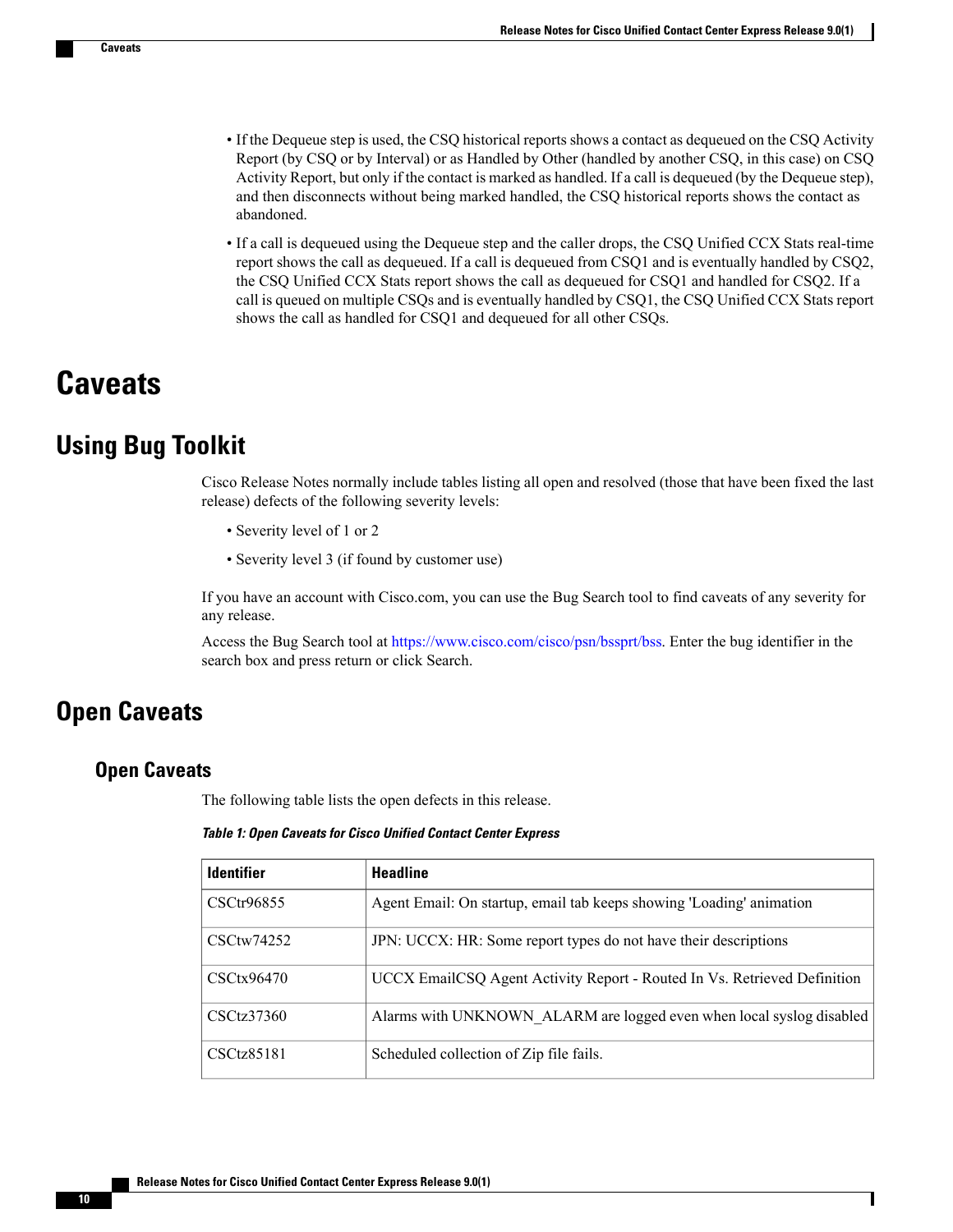| <b>Identifier</b> | <b>Headline</b>                                                         |
|-------------------|-------------------------------------------------------------------------|
| CSCua33885        | UCCX: HR data has incorrect session/sequence number                     |
| CSCua50113        | Traffic Analysis Hist Reports: Dates are not chronologically listed     |
| CSCua56872        | OutBound agent getting stuck in Reserved state in Load test bed         |
| CSCua65636        | Notification terminology mismatch between CCX and SocialMiner           |
| CSCua66097        | HRC start error on Chinese system                                       |
| CSCua67945        | SPA: HRC: Error 5041 opening Chat Agent Summary report                  |
| <b>CSCua68002</b> | ALL-LANG:HRC: Chat reports tables are misaligned                        |
| CSCua68130        | Template need to be corrected in CUIC for chat traffic analysis report  |
| CSCua69844        | campaigns are not listed in filter page for preview outbound reports    |
| CSCua71122        | Failed to retrieve config database size after RU from 8.X to 9.0(1)     |
| CSCua71193        | Hyperlinking of phone numbers only works on first browser tab           |
| CSCua71224        | ICD call not offered to agent though he is ready and has skill          |
| CSCua73971        | UCCX Disaster Recovery Guide incorrectly states Node 1 backup procedure |
| CSCua78630        | UCCX Arabic number incorrect pronunciation                              |

### <span id="page-14-0"></span>**Closed Caveats**

Г

The following table contains information about the known limitations in the latest Cisco Unified Contact Center Express release. Cisco has evaluated these defects on a case-by-case basis. For each defect, we have determined that one of the following is true:

- The software functions as designed.
- The issue cannot be resolved.

| <b>Identifier</b> | <b>Headline</b>                                                          |
|-------------------|--------------------------------------------------------------------------|
| CSCtr96855        | Agent Email: On startup, email tab keeps showing 'Loading' animation     |
| $CSC$ tw $74252$  | JPN: UCCX: HR: Some report types do not have their descriptions          |
| CSCtx96470        | UCCX EmailCSQ Agent Activity Report - Routed In Vs. Retrieved Definition |
| CSCtz37360        | Disable local syslog is not working                                      |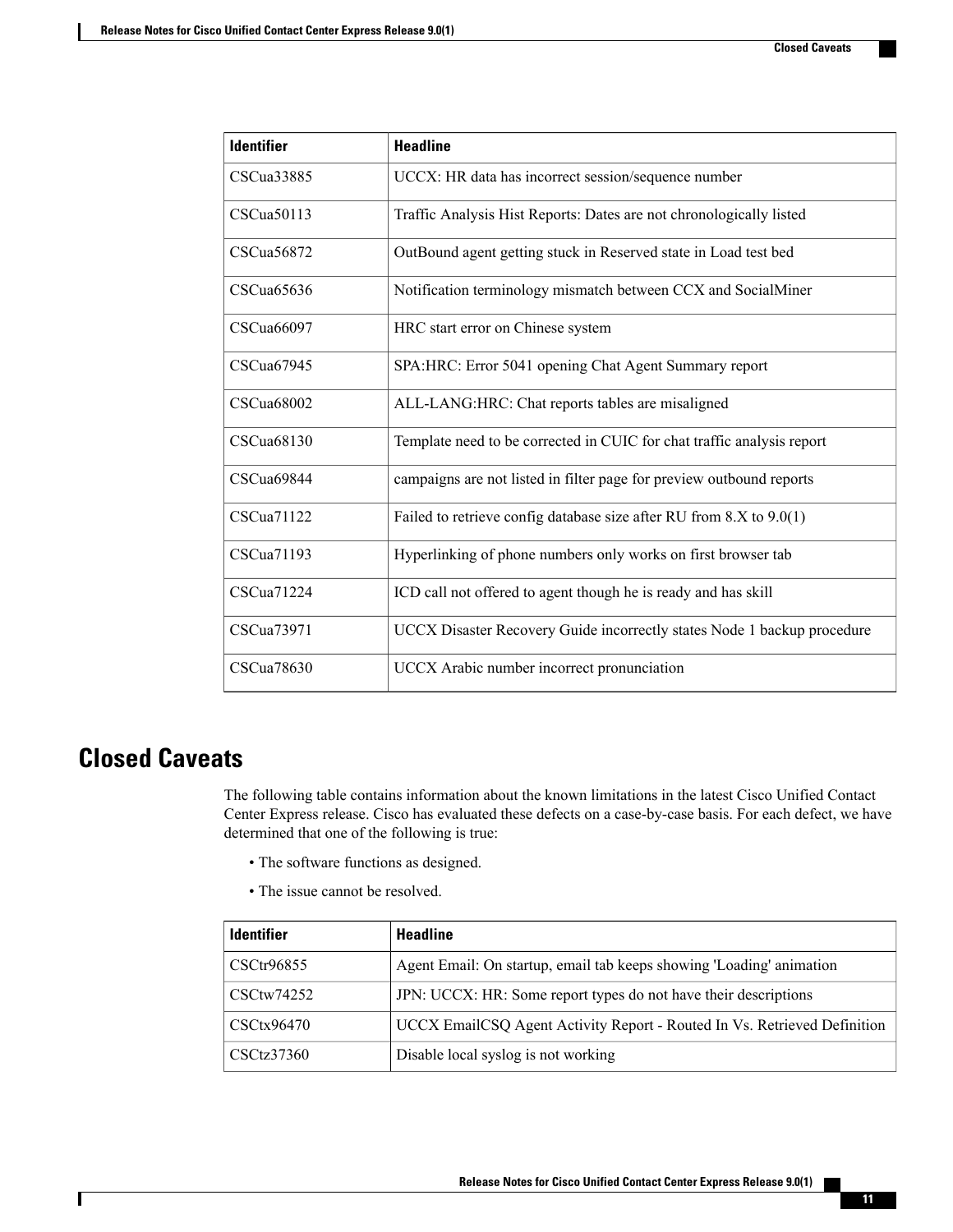| <b>Identifier</b> | <b>Headline</b>                                                     |
|-------------------|---------------------------------------------------------------------|
| CSCtz85181        | Scheduled collection of Zip file fails.                             |
| CSCua33885        | UCCX: HR data has incorrect session/sequence number                 |
| CSCua50113        | Traffic Analysis Hist Reports: Dates are not chronologically listed |
| CSCua52405        | ECC variable array iteration provisioning throws ICM_Encoding_Error |
| CSCua56872        | OutBound agent getting stuck in Reserved state in Load test bed     |
| CSCua59504        | Cisco Media Terminal Group settings not retained after RU           |
| CSCua65309        | <b>UCCX Help Chat Wizard</b>                                        |
| CSCua65636        | Notification terminology mismatch between CCX and SocialMiner       |
| CSCua66097        | HRC start error on Chinese system                                   |

### <span id="page-15-0"></span>**Resolved Caveats**

This section lists caveats that are resolved but that may have been open in previous releases.

Bugs are listed in order of severity and then in alphanumeric order by bug identifier. Because defect status continually changes, be aware that this document reflects a snapshot of the defects that were resolved at the time this report was compiled.

<span id="page-15-1"></span>The following sections list caveats that are resolved in Cisco Unified Contact Center Express but that may have been open in previous releases:

| <b>Identifier</b> | <b>Headline</b>                                                          |
|-------------------|--------------------------------------------------------------------------|
| CSCtq05325        | need to change ccm makefile to build WFChat before WFReporting           |
| CSCtq82576        | Error During creation and modification of widget                         |
| CSCtq96106        | Issues found on Social Miner Config pages                                |
| CSCtr10991        | Creation of widget fails when SM is not configured/No warning messages   |
| CSCtr14530        | No config data is retained when previous button is clicked in Chat CSQ c |
| CSCtr16922        | Chat Menu Items should be visiable only for Premium License              |
| CSCtr17463        | Previous button doesnt work in new chat CSQ config                       |
| CSCtr18584        | Sorting of chat CSQs fails                                               |
| CSCtr19543        | Not able to view Chat related Real time report after license upgrade     |

**Table 2: Resolved Caveats for Cisco Unified Contact Center Express**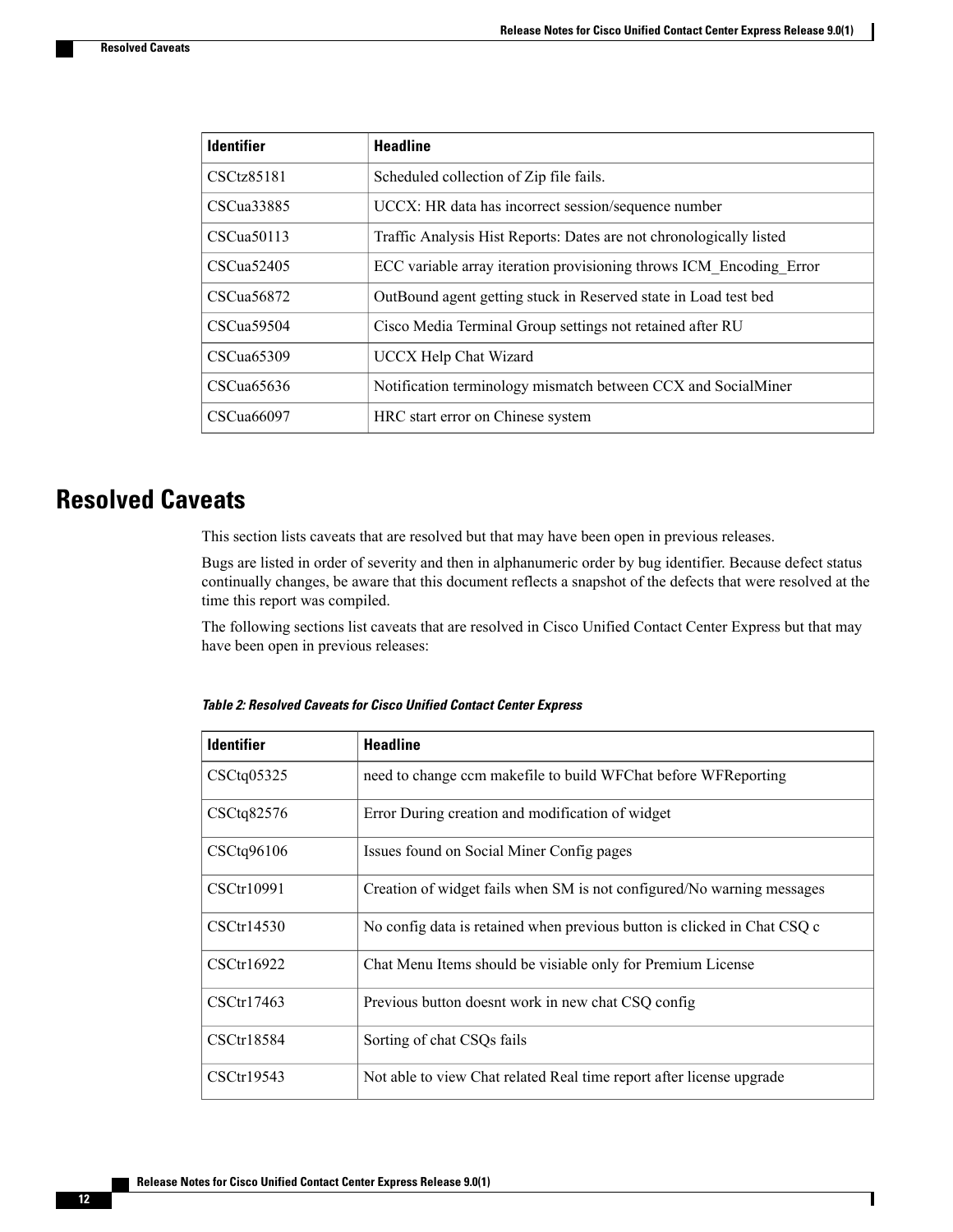| <b>Identifier</b> | <b>Headline</b>                                                          |
|-------------------|--------------------------------------------------------------------------|
| CSCtr20473        | Core dump is generated on Cisco Desktop VoIP Monitor                     |
| CSCtr22839        | Username, logout button gets displayed even after Chat CSQ page timeout  |
| CSCtr47278        | Wrong input Validation in Chat CSQ & Chat System parameter config        |
| CSCtr47929        | ChatWidget list is not getting resync after Sub comes up and CDS enabled |
| CSCtr50235        | CCX WebService shows UNknown state on the second node.                   |
| CSCtr75120        | Not able to view/Edit the saved Chat CSQ Configuration                   |
| CSCtr77038        | SM Config page blanks out when Username or Password is changed in SM     |
| CSCtr82449        | Components not getting listed during comp activation during initial app  |
| CSCtr82473        | Timezone environment variable is not set during install                  |
| <b>CSCtr84824</b> | Error page is displayed when you login after timeout from Chat CSQ page  |
| CSCtr87159        | An unknow error message is shown when an INvalid IP is used with SM Conf |
| CSCtr87169        | Social Miner password is exposed under MIVR logs during Authentication   |
| CSCtr87174        | Input Validation fails in SM for all UN and Passwords less than 6 char   |
| CSCtr91291        | Unable to launch the RTMT                                                |
| CSCtr91457        | Appadmin allows creation of Duplicate Chat CSQ                           |
| CSCtr93648        | Chat Agent Login shows Invalid Username and Password when AXL is down.   |
| CSCtr94034        | No boundary check on Competence level in Chat CSQ Skill association page |
| CSCtr96255        | Error in Creation Of team                                                |
| CSCtr99662        | Apadmin does not come up until couple of Tomcat restarts                 |
| CSCts40454        | basic CSD functionality not working in UCCX 901                          |
| CSCts40462        | Recording functionality not working in CAD application in UCCX 901       |
| CSCts40474        | CAD application do not respond to outbound calls in UCCX 901             |
| CSCts57932        | RTMT reports AMC is not running                                          |
| CSCts63761        | Unable to traverse from Appadmin to Unified serviceability as an Appuser |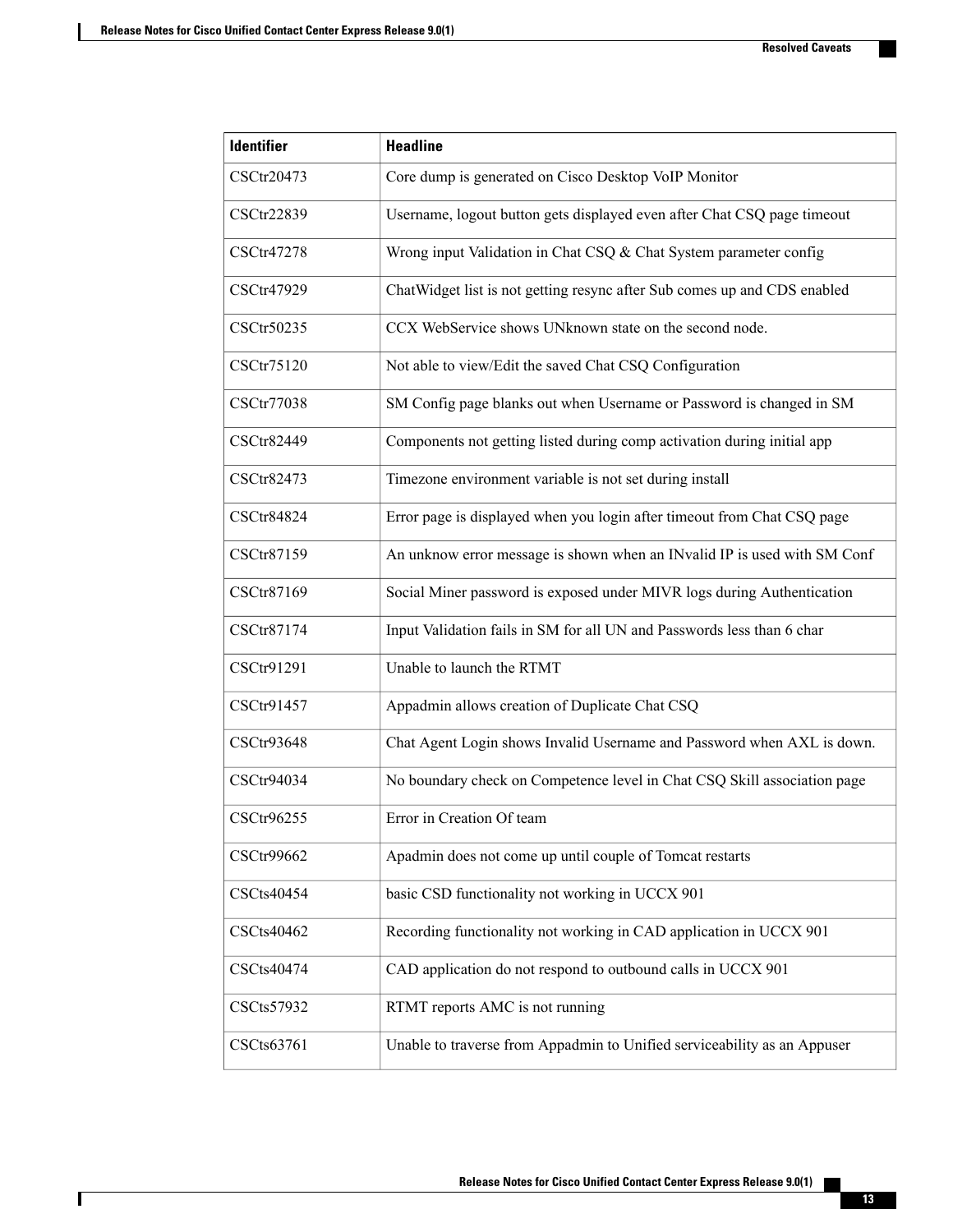$\mathbf{I}$ 

| <b>Identifier</b> | <b>Headline</b>                                                           |
|-------------------|---------------------------------------------------------------------------|
| CSCts63765        | Not able to start the UCCX services through CLI                           |
| CSCts63781        | CDP Agent is not getting registered with the DRS                          |
| CSCts63807        | Need to fissionise platfrom-install/Makefile                              |
| CSCts63821        | Alarm interface bind failures in the RTMT Syslog Viewer                   |
| CSCts66321        | Campaign not running after Failover                                       |
| CSCts66532        | Engine failed with a StackOverflowError in RouteAndQueue.                 |
| <b>CSCts68496</b> | Incorrect CLI service names                                               |
| CSCts71634        | UCCX 9.0 should be added to the Node Lock Current Version List            |
| CSCts71904        | L2 up gradation is failed from form 9.0.0.96000-57 to 9.0.0.96000-58.     |
| CSCts74656        | Chat Widget page is not working after migrating to 9.0 build 10           |
| CSCts85313        | Second Node Installation fails with CUIC DB error                         |
| <b>CSCts85524</b> | UCCX specific Alerts are not listed in RTMT Alert Central                 |
| CSCts87839        | HRC Login fails due to database connection error                          |
| <b>CSCts98048</b> | L2 upgrade fails during ISO validation phase.                             |
| CSCtt04848        | Not able to launch UCCX Editor Application                                |
| CSCtt10384        | Check/Uncheck all buttons of trace config page not working                |
| CSCtt24701        | UCCX RTMT tool missing tab "CISCO Unified CCX" after upgrade.             |
| CSCtt29935        | In Refresh upgrade secondary node may validate the primary node version   |
| CSCtt37596        | UCCX: Cisco DRF failed to backup component CCXCOMPONENT                   |
| CSCtu20026        | Requeued Chat contact is not presented to the available Chat Agent        |
| CSCtu38683        | Assigning capabilty fails if end user id is same as application user id   |
| CSCtu42360        | Opening Expression Editor throws Error                                    |
| CSCtu51964        | Not able to launch UCCX Editor 9.0 from Windows 7                         |
| CSCtv10223        | UCCX SNMP Java Adapter stopped. MIB walk Voice Agent returns empty result |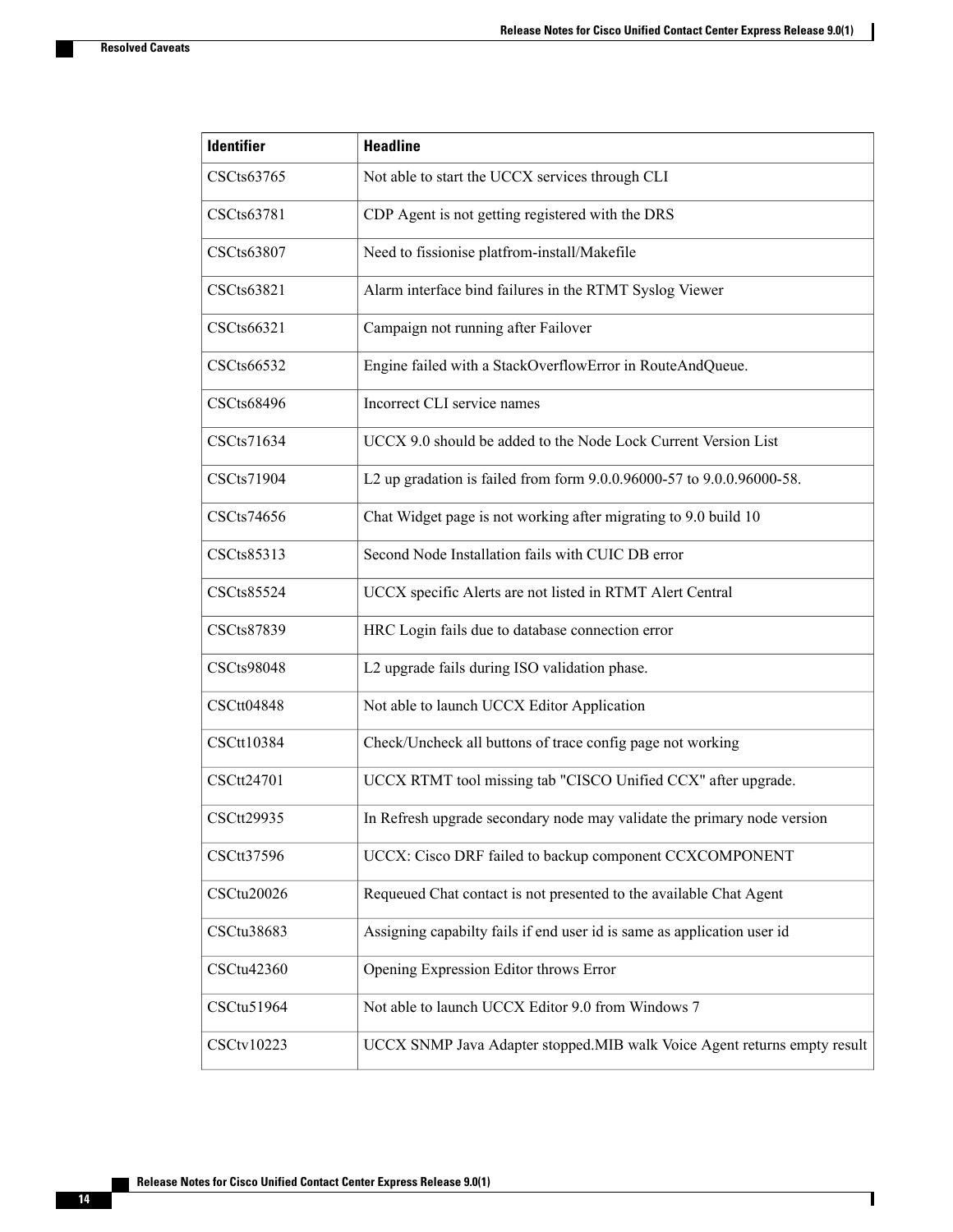| <b>Identifier</b> | <b>Headline</b>                                                                                     |
|-------------------|-----------------------------------------------------------------------------------------------------|
| CSCtw18035        | few cli commands not working                                                                        |
| CSCtw45904        | Editor repository not in sync with ccx                                                              |
| CSCtw48217        | Refresh upgrade failure <function: execute_shell_cmd(),="" exportcucm.py="" i=""></function:>       |
| CSCtw51769        | Agent state moves to Ready state instaead of Not ready for non ICD call                             |
| CSCtw52185        | Chat CSQ Page lists all the CSQs when the Pub DB is down.                                           |
| CSCtw53546        | Switch version forward failing <error backup="" ccx="" of="" taking="" unified="" while=""></error> |
| CSCtw57783        | Click on Show Resource Button with Invalid comp levels throws 2 warnings                            |
| CSCtw76979        | CVD fails to come up after L2 upgrade from 8.5/9.0 IR1 to 9.0 IR2                                   |
| CSCtw79331        | Fix 8.5 to $9.0(1)$ IR2 upgrade issues due to CUIC integration                                      |
| CSCtw97356        | CUIC CLI Errors in IR2 build                                                                        |
| CSCtw97528        | Restoring older backup would fail on UCCX 9.0 IR2                                                   |
| <b>CSCtw98007</b> | Dashboard Designer role for HR user and supervisor                                                  |
| <b>CSCtw98400</b> | CUIC Datasource does not change to non-master node after add2cluster                                |
| CSCtx00121        | Error message after successful login to RTMT                                                        |
| CSCtx14617        | Opening a workflow script in windows 7 throws OutOfBoundsException error                            |
| CSCtx15150        | Tomcat is not coming up                                                                             |
| CSCtx20851        | Selected Provider is not considered from the AXL Provider Config Pop-up                             |
| CSCtx21567        | UCCX : Restore of CCXCOMPONENT is failing after RU                                                  |
| CSCtx21613        | UCCX: CALL_DELIVERED_EVENT with incorrect ConnectionCallID sent to<br>CAD                           |
| <b>CSCtx29560</b> | Chat contact is not getting allocated unless the state is changed                                   |
| CSCtx29642        | Switch back fails after performing refresh upgarde and switch fwd                                   |
| CSCtx31476        | L2 upgrade fails when SELinux is not disabled                                                       |
| CSCtx37442        | Doc changes for CSCtu38683                                                                          |
| CSCtx42257        | Not able to login Chat agent                                                                        |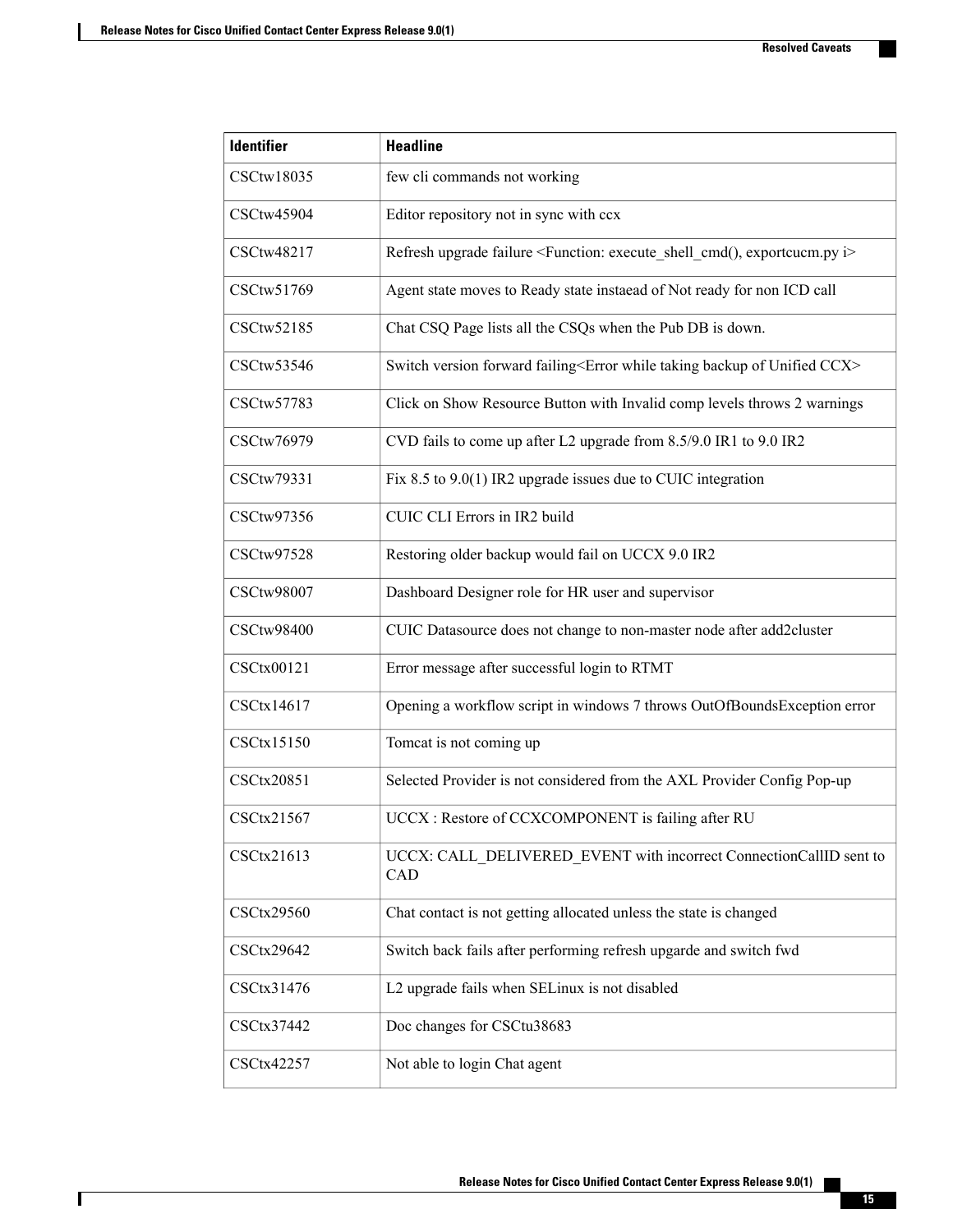$\overline{\phantom{a}}$ 

| <b>Identifier</b> | <b>Headline</b>                                                           |
|-------------------|---------------------------------------------------------------------------|
| CSCtx57125        | Cisco Tomcat does not come up after RU                                    |
| CSCtx58895        | CCX Agent Datastore component activation failed during Add to cluster     |
| CSCtx64274        | Switch Version fails on Node 2                                            |
| <b>CSCtx64660</b> | Unable to log in to Editor due to NoClassDefFoundError                    |
| CSCtx67558        | CUIC Switch and Component activation fails                                |
| CSCtx78746        | RTR is not updated when the ChatAgent lost network connectivity           |
| CSCtx80916        | Chat CSQ list page throws error when a CSQ created with skill having -    |
| CSCtx81809        | Auto switch version does not work                                         |
| CSCtx96764        | ASDR and RTR shows agent data even when agent timeout for login.          |
| CSCty01291        | L2 on UCCX node 2 fails while executing cm-dbl-install script.            |
| CSCty01720        | Failure during Basic command execution for command 'show uccx dbcontents  |
| <b>CSCty05804</b> | In Analysis manager, Unable able to perform test connection for UCCX node |
| CSCty10519        | UCCX db purge functionality works intermittently                          |
| CSCty19455        | While performing RU - automatic switch version option is enabled          |
| CSCty21094        | During intial appadmin config CME is displayed as service provider        |
| CSCty26571        | http triger fails                                                         |
| CSCty29660        | UCCX Upgrade failed at switchversion.                                     |
| CSCty41567        | Login - connectivity issue with tunnel                                    |
| CSCty43004        | In HA, Chat contacts which are handled are marked as abandoned in UCCX db |
| CSCty45489        | RTR shows longest handling and Avg handling times for Abandonded contact  |
| CSCty57132        | RMCM, JTAPI, AXL Related show/util commands failing selinux enforce mode  |
| CSCty60864        | Log in to chat supervisor desktop is not happening for below scenarioes   |
| CSCty60893        | Dynamically modification causing problem for CSD report                   |
| CSCty61689        | Same contact getting allocated to different agents                        |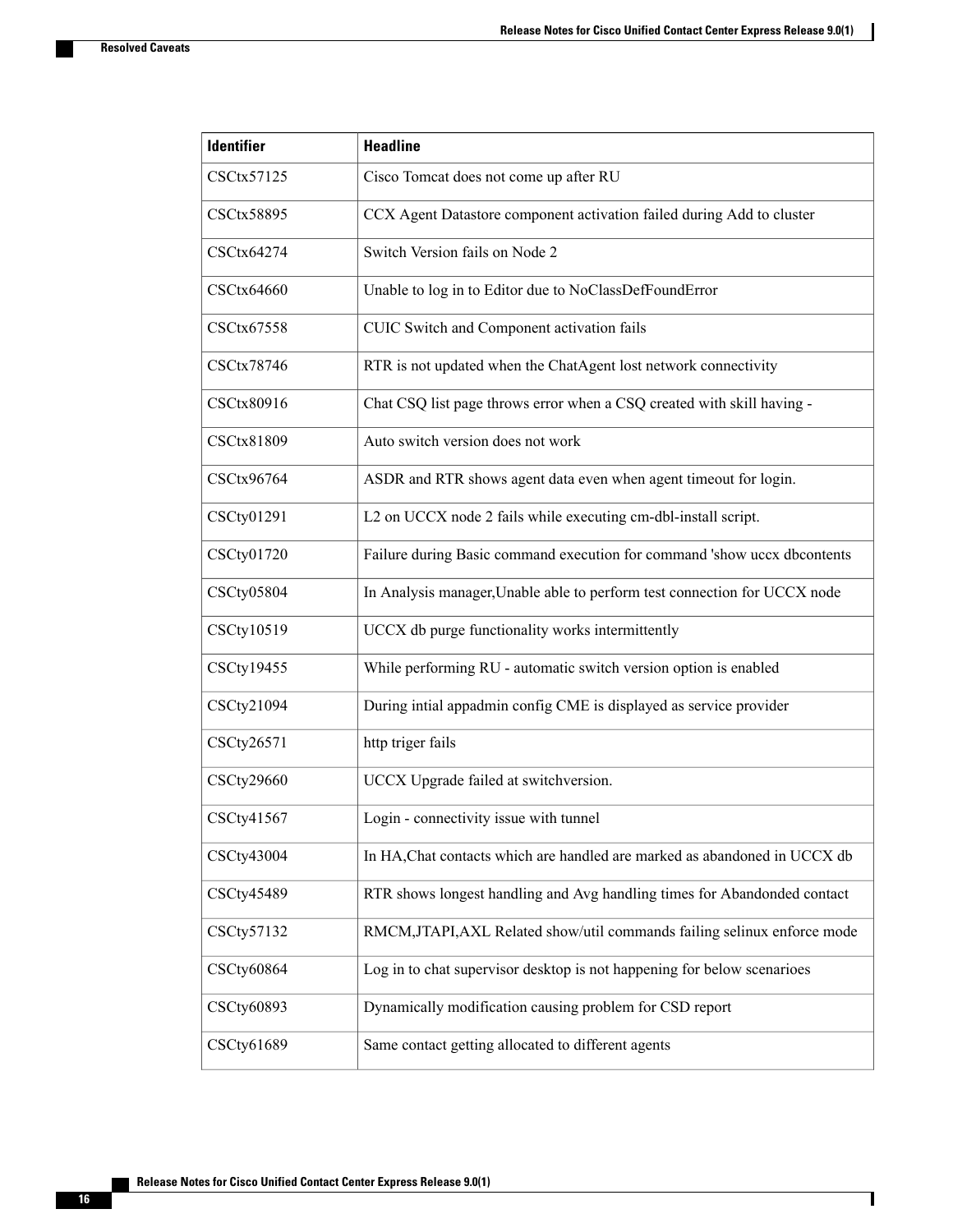| <b>Identifier</b> | <b>Headline</b>                                                          |
|-------------------|--------------------------------------------------------------------------|
| CSCty64405        | SMTP Configurations done on Node1 are not getting replicated to Node2    |
| CSCty79847        | Inconsistency between two nodes RTR reports csq and Resource data.       |
| CSCty79882        | JMS clustering is not working with latest IR3 build.                     |
| CSCty79913        | Auto redirect of agent URL is not directed to FQDN during fail scenerios |
| <b>CSCty80484</b> | Chat contact END button is not working for the contact during failover   |
| CSCty80495        | Contact token authentication is not working for the contact queued       |
| CSCty81991        | Agent logout is redirecting to wrong url which goes back to login screen |
| <b>CSCty82237</b> | Increment DB_SCHEMA_VERSION by 10 in UCCX90                              |
| CSCty83106        | defect to checking chatuserform data persistance when DB is down         |
| CSCty83155        | Proper error messages for Invalid agent login scenerios                  |
| <b>CSCty87837</b> | CET tool is not exporting objects                                        |
| <b>CSCty88942</b> | ASR functionality is broken with latest IR3 build                        |
| CSCty91353        | Editor Version and copyrights is incorrect.                              |
| CSCty91453        | Failed to retrieve config database size                                  |
| CSCty91907        | tomcat std error is incorrectly redirected to $/& 1$                     |
| CSCty92494        | UCCX: Unanswered Transferred Calls to Non-ICD Line Prevent Monitoring    |
| CSCty93234        | SysAppl not able to monitor running status of CUIC Reporting service     |
| CSCty97749        | SMTP config created from one node cannot be updated from another node    |
| <b>CSCtz00087</b> | All the teams are not visible in IE8 in following scenario               |
| CSCtz00210        | Password for datasource gets encrypted                                   |
| <b>CSCtz04222</b> | Unable to set the default voip monitor service in webCDA                 |
| <b>CSCtz04270</b> | sub version check should happen before app switch scripts are invoked    |
| <b>CSCtz04280</b> | Switch version on pub with Sub in enforced mode fails                    |
| CSCtz04291        | SELinux Violations while executing CUIC Switch Version                   |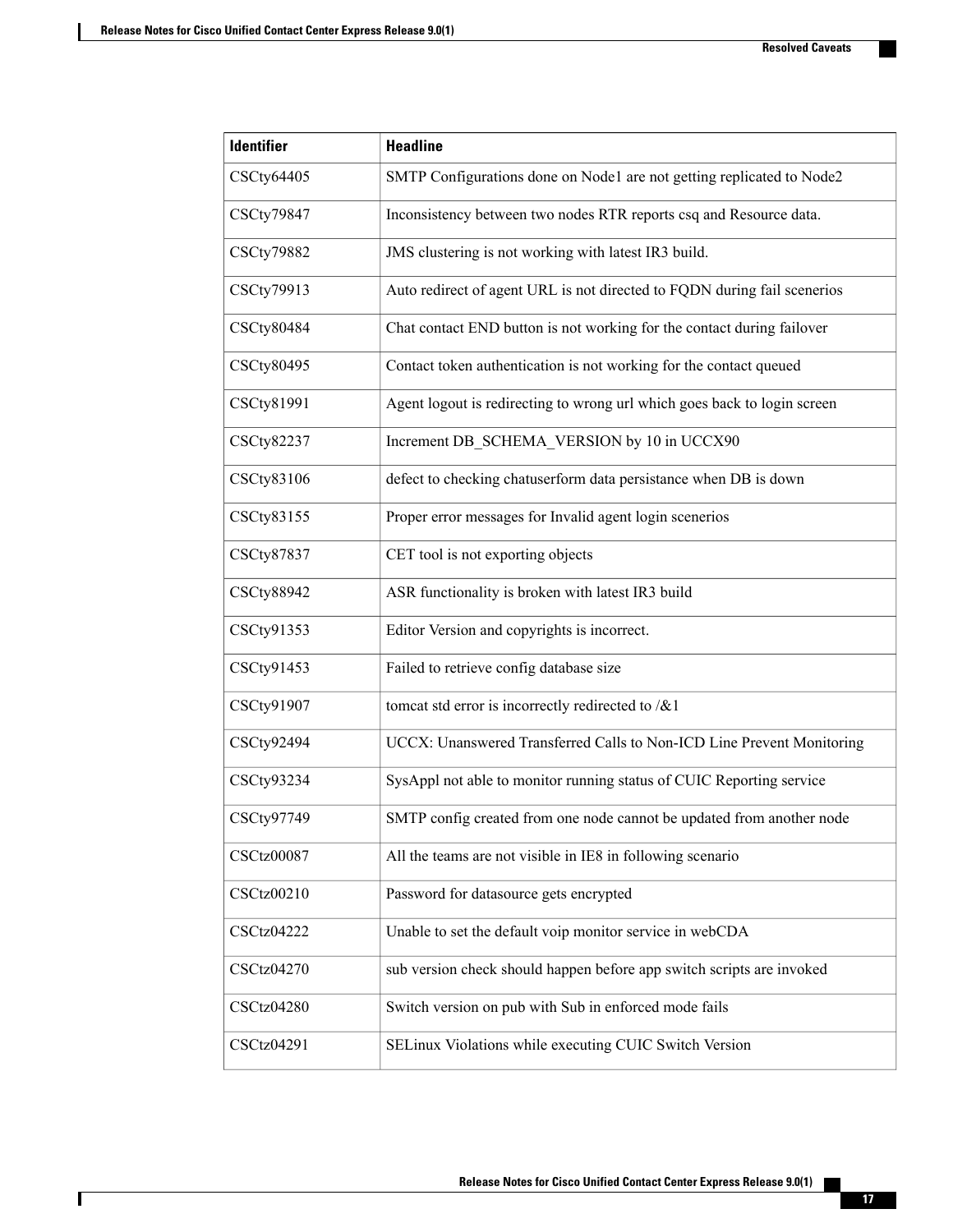$\mathbf{I}$ 

| <b>Identifier</b> | <b>Headline</b>                                                           |
|-------------------|---------------------------------------------------------------------------|
| CSCtz06446        | Not able to setup W1 upgrade in 9.0                                       |
| CSCtz08515        | CSQ report shows blank after modifying team name.                         |
| <b>CSCtz08518</b> | Supervisor report doesnt display all modified CSQ                         |
| CSCtz09661        | Memory leak in openfire leading to openfire server not responding         |
| <b>CSCtz11234</b> | "show uccx components" throws ArrayIndexOutOfBoundsException              |
| CSCtz11282        | Not able to Configure SocialMiner in IE                                   |
| CSCtz16944        | Unable to make config changesthough Sub DB is up and replication is up    |
| CSCtz17360        | Appropriate serviceability logs for ChatSubsystem and openfire            |
| <b>CSCtz18045</b> | Load test: CPU usage is above 70%, FCCServer is constatnly using 40% cpu  |
| <b>CSCtz20524</b> | Restore fails on IR2->IR3 upgraded setup                                  |
| <b>CSCtz22531</b> | CUIC set cuic properties purge-time CLI is available for users            |
| CSCtz23507        | HTTP contact steps forward, redirect and include fails to load the doc    |
| CSCtz31209        | L2 upgrade delete /common/cisco folder                                    |
| CSCtz31809        | Engine is in shutdown state                                               |
| CSCtz34515        | Can't able to launch editor in Windows 7 OS                               |
| <b>CSCtz35084</b> | Capture SELINUX violations for CUIC cli command execution                 |
| CSCtz37354        | Node 1 / node2 install failure                                            |
| <b>CSCtz39896</b> | agent force login: wrong reason code in HR and CAD reports                |
| CSCtz40331        | CAD is crashing While trying to log in                                    |
| <b>CSCtz40384</b> | Reports executed in CUIC have first record with "---" characters          |
| CSCtz40470        | Remote Monitoring is not working with latest IR3 build                    |
| CSCtz40571        | Report Execution fails when non-master db down/Node down/Island Mode      |
| CSCtz42597        | Chat GT Issue: Agent inconsistant state when accepting contact very late  |
| <b>CSCtz42604</b> | chat GT issue: agent desktop not waiting for chat to complete for signout |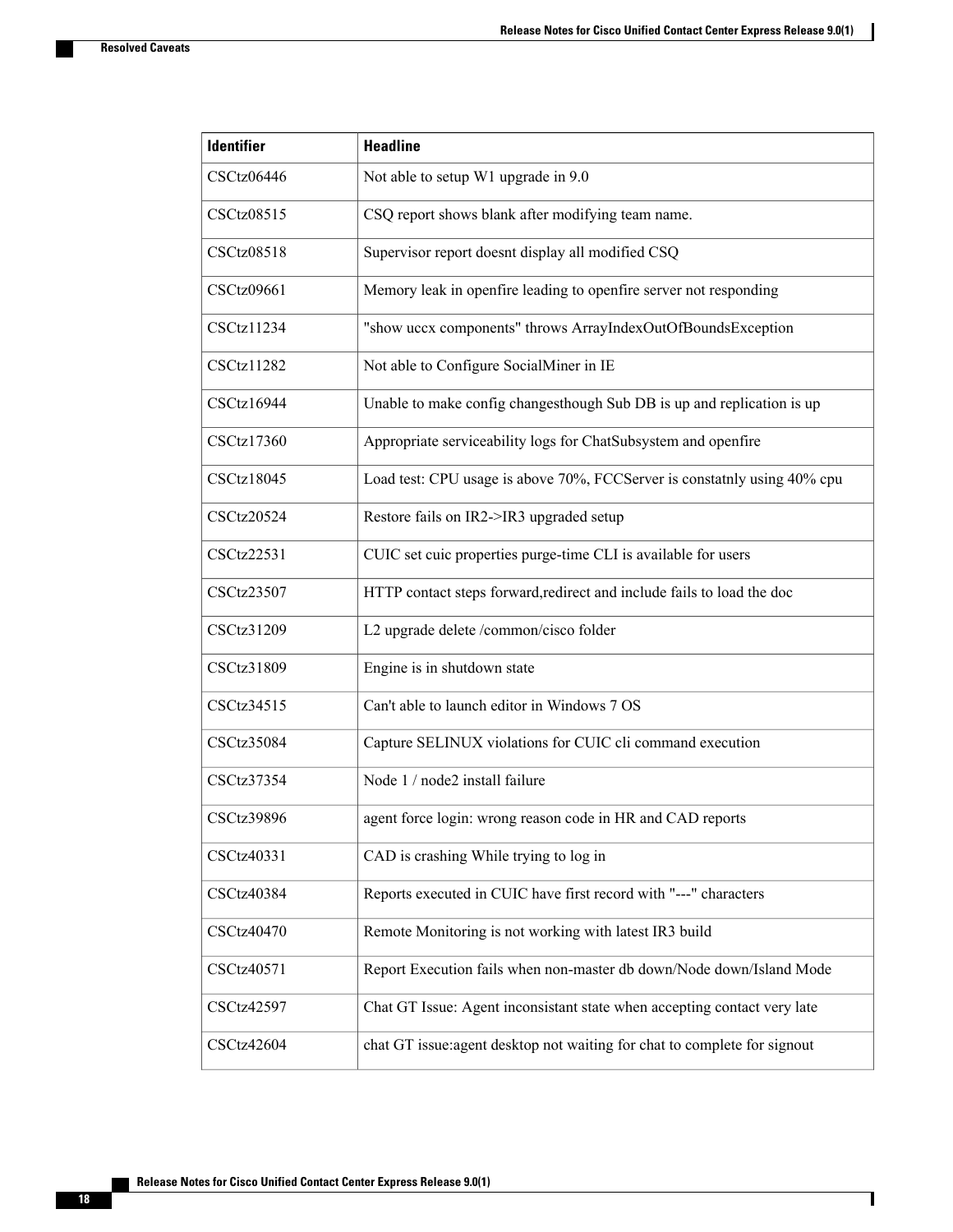| <b>Identifier</b> | <b>Headline</b>                                                           |
|-------------------|---------------------------------------------------------------------------|
| CSCtz42611        | GT Issues : HR report is showing negative values in 3 of the chatreports  |
| <b>CSCtz42646</b> | RMCM and chat SS is taking more than 20 mins after engine restart         |
| <b>CSCtz43205</b> | Error while restoring UCDB component                                      |
| CSCtz43494        | Services status shows as running from CLI with out licenses               |
| CSCtz44031        | AMC error messages in RTMT                                                |
| CSCtz47363        | Performance Issue with Reporting Configuration page in UCCX 9.0 appadmin  |
| CSCtz49624        | Can not able to do initial app admin config successfully                  |
| CSCtz51413        | Blended Load test, desktop enterprise service is crashing, core file seen |
| CSCtz51867        | Recording functionality Not working using Cisco Supervisor Desktop        |
| CSCtz52058        | Sub Master: OB Call goes to RNA as CAD is not able to accept the call     |
| CSCtz52472        | Copyright is not proper in editor help file                               |
| <b>CSCtz52763</b> | Convergence aft Island:CDS/HDS gets enabled though disabled deliberately  |
| <b>CSCtz54409</b> | UCCX Components Missing during Intial Appadmin configuration on Node1     |
| <b>CSCtz55699</b> | ISO name is not using the correct ISO PREFIX for 9.0 UCCX version         |
| CSCtz57487        | Chat agent is not getting sign out.                                       |
| CSCtz57569        | File open error at the time of login in HRC                               |
| <b>CSCtz59379</b> | SplkAxl support for CallManager version 9.0                               |
| <b>CSCtz60370</b> | Switch version fails for L2 upgrades in UCCX 9.0                          |
| CSCtz61077        | Skills are deleted with out warning eventhough they are assigned to Agent |
| <b>CSCtz61300</b> | Subscriber config/hr datastore not listed after L2 upgrade                |
| CSCtz61381        | show status command not showing license MAC for UCCX                      |
| CSCtz61733        | Help for new pages in appadmin                                            |
| <b>CSCtz65855</b> | Chat Agent functionality is broken                                        |
| <b>CSCtz66268</b> | After a RU, not able to switch to CUIC as Reporting client.               |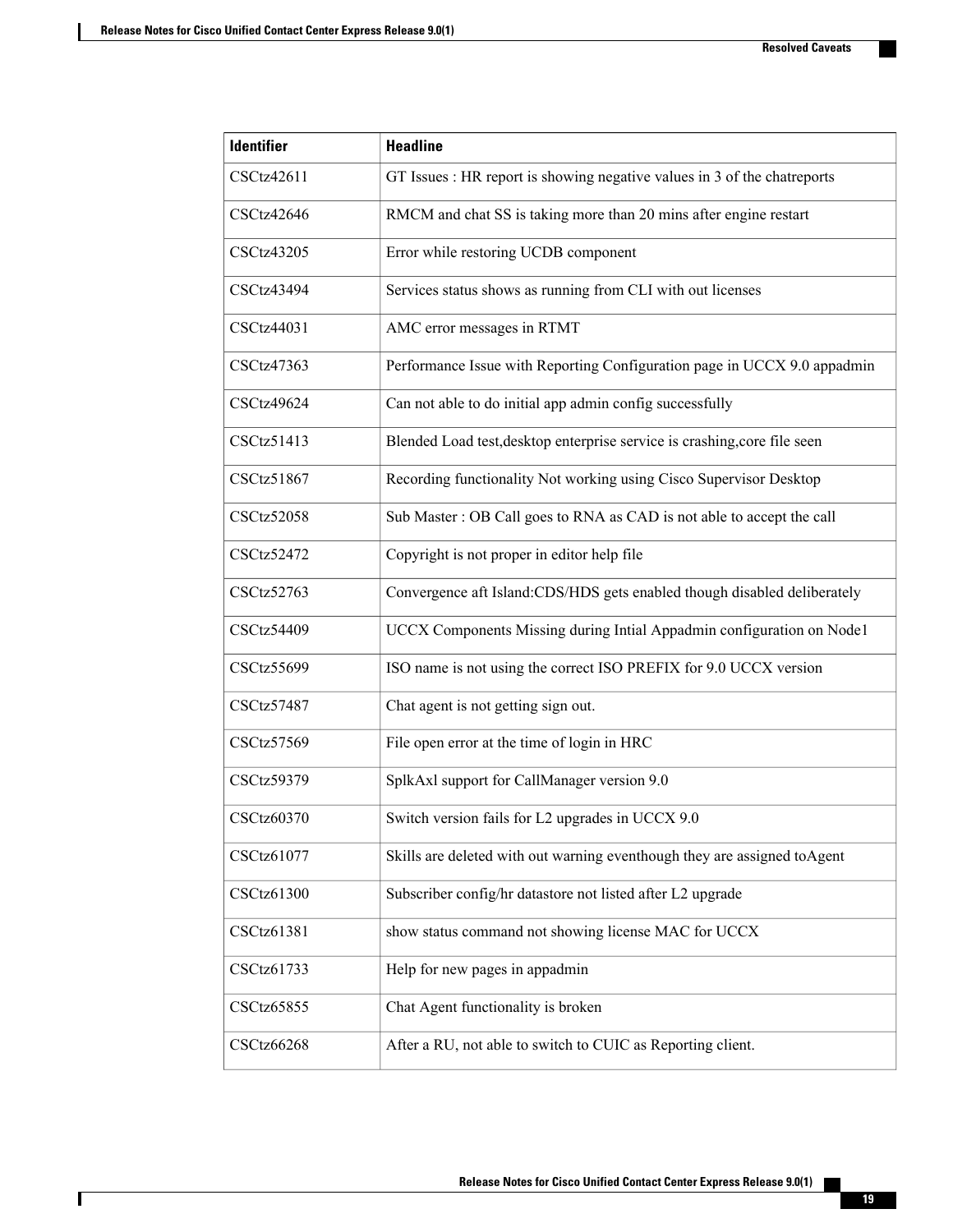$\mathbf{I}$ 

| <b>Identifier</b> | <b>Headline</b>                                                          |
|-------------------|--------------------------------------------------------------------------|
| <b>CSCtz66370</b> | Not able to change the password for root account after RU                |
| CSCtz67552        | Continous Respawning error comes after installation                      |
| CSCtz67554        | After restore, Subscriber node gets dropped                              |
| CSCtz67734        | Creating of chat CSQ is taking more than 10 minutes                      |
| CSCtz68742        | TTS not working in 9.0 MainLine builds                                   |
| <b>CSCtz70698</b> | Switch to CUIC fails after we try to remove a new node                   |
| CSCtz70737        | removing 2nd node details from mmca tables                               |
| CSCtz72288        | Chat RTR Reports in HA show status: Partially Connected                  |
| CSCtz72331        | Supervisor does not logout during failover                               |
| CSCtz72350        | Rest Call Failure During Log in and Agent State Change                   |
| <b>CSCtz72497</b> | Skillname with special characters Errors is not handled properly.        |
| <b>CSCtz72583</b> | MS SQL 2k8 database connectivity fails                                   |
| <b>CSCtz72643</b> | Must have icons, css packages pre-downloaded                             |
| CSCtz72651        | Team-ID is show along with team name only in display page                |
| <b>CSCtz72673</b> | Any URL's that says UnAuthorized must be re-directed to Login page       |
| <b>CSCtz74863</b> | Duplicate Skill name should not be created                               |
| <b>CSCtz74981</b> | port 554 is blocked in selinux                                           |
| <b>CSCtz75198</b> | Chat reports are seen in HRC with Enhanced and standard License          |
| CSCtz75311        | After updating max DB conn the page shows incorrect reporting client     |
| <b>CSCtz75623</b> | UCCX 9.0 upgrade: Class path setting got reset after the upgrade         |
| <b>CSCtz75664</b> | Admin page indicate UCCX still on demo license after installing perm lic |
| CSCtz75683        | No confirmation dialog when prompting to delete the license file         |
| <b>CSCtz75693</b> | Custom class files access restricted to LDAP server due to SE Linux      |
| <b>CSCtz75958</b> | Variable Length Dial String gets reset to NA Dial String in CDA          |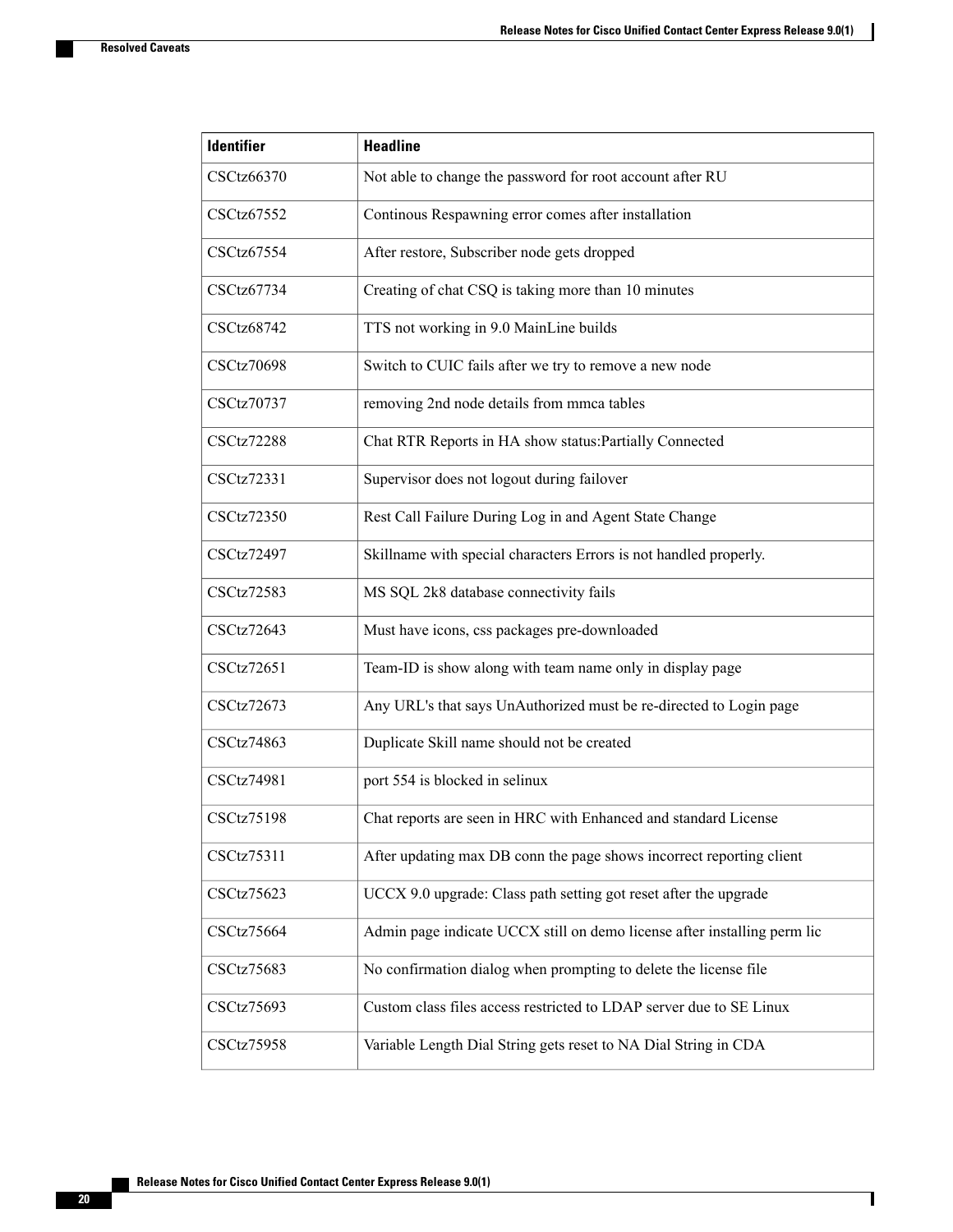| <b>Identifier</b> | <b>Headline</b>                                                          |
|-------------------|--------------------------------------------------------------------------|
| <b>CSCtz76039</b> | during failover, agent logout info is missing in historical reports      |
| <b>CSCtz76837</b> | CDA: synchronize directory service failed:inconsistent team info         |
| <b>CSCtz76924</b> | JRE download pop-up appearing on login to CSD                            |
| <b>CSCtz77360</b> | CAD -BE hangs on ringing state                                           |
| <b>CSCtz77620</b> | Chat Resource RTR report is not aligned with Voice Resourcce Report      |
| <b>CSCtz78020</b> | CVD restart is not able to start all the sevices.                        |
| CSCtz78116        | No proper error message when non chat Agents login to Chat Agent desktop |
| <b>CSCtz78207</b> | No proper error message when the SM ip is all single digit and Public ip |
| CSCtz79594        | Large chat supervisor reports fail to show in Mozilla Firefox            |
| <b>CSCtz79606</b> | No scroll bar is seen on Chat supervisor report when opened in CAD       |
| <b>CSCtz79978</b> | Cad relogin failed & CSD is not showing agent after agentlogin(failback) |
| CSCtz81209        | UCCX 9.0 Install guide needs update on appadmin link page                |
| <b>CSCtz83601</b> | Kernel: IpVms: Error: Unable to get free ICMPeventAppID in High Call Vol |
| <b>CSCtz83905</b> | UCCX SM config fails, if SM username is less than 5 characters           |
| CSCtz84973        | Non Chat supervisor are able to login to supervisor desktop              |
| CSCtz85147        | Not able to login with IE and integrated browser with latest build       |
| CSCtz85155        | Force login gets contact when in Not Ready state                         |
| <b>CSCtz85180</b> | Unable to fetch resources on appadmin during concurrent sessions test    |
| <b>CSCtz85405</b> | Normal supervisor signout is giving Technical Issue error                |
| CSCtz87318        | Chat UI Changes suggested by SM Team                                     |
| <b>CSCtz88047</b> | call forward from agent nonipcc xtn to agent nonipcc xtn, agent notready |
| <b>CSCtz88243</b> | Chat Agent summary report gives " Field Name unknow" Exception           |
| <b>CSCtz88480</b> | Outbound SIP port not getting migrated during L2                         |
| CSCtz88916        | Force logging of stuck agent is not working on GT testbed                |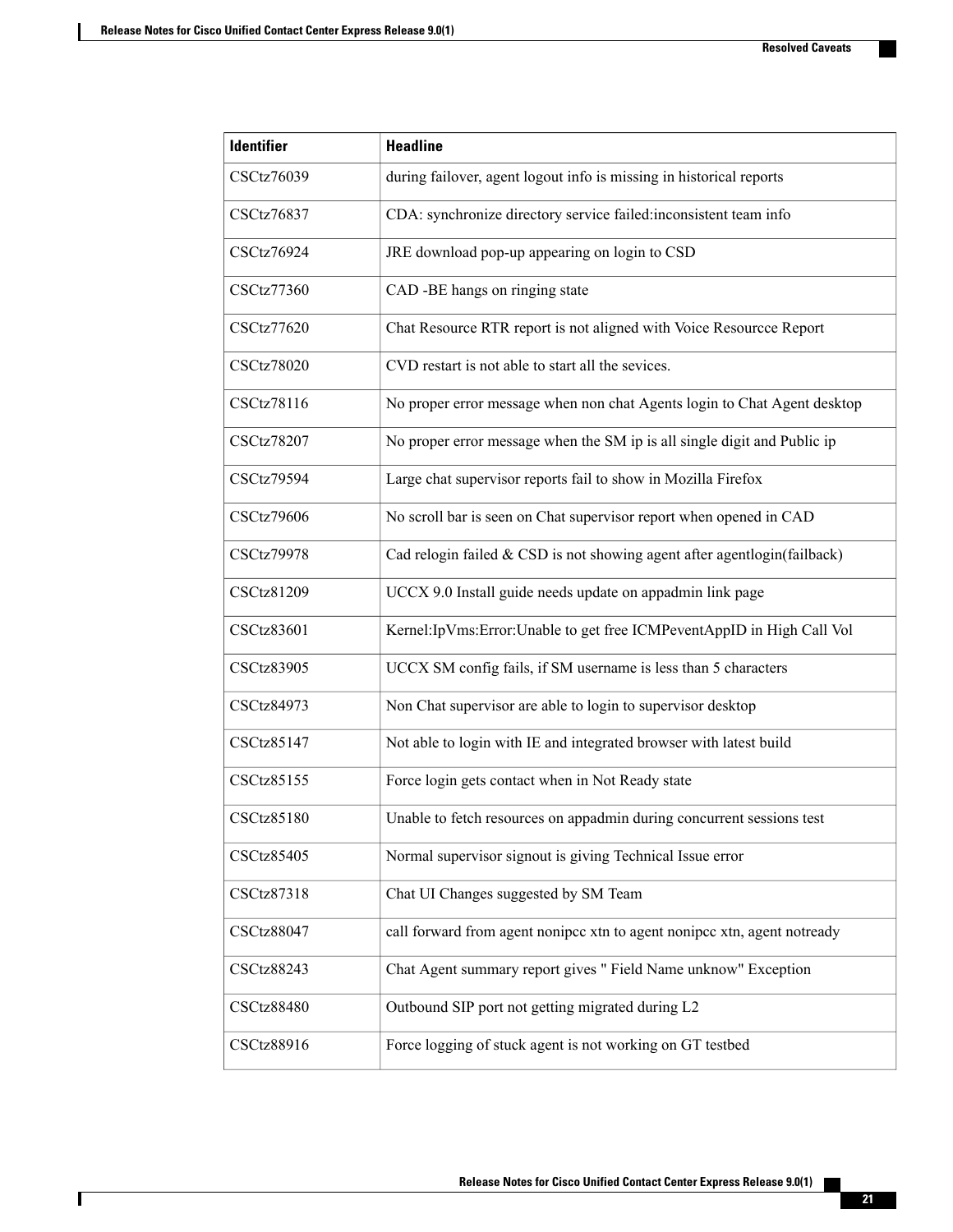$\mathbf{I}$ 

| <b>Identifier</b> | <b>Headline</b>                                                          |
|-------------------|--------------------------------------------------------------------------|
| <b>CSCtz89443</b> | Supervisor desktop is logging out when SM goes down                      |
| CSCtz91224        | Error: While deleting Outbound contacts from campaign page               |
| CSCtz93251        | SU3 to 9.0 Upgrade - Issues in mograting from HRC to CUIC                |
| <b>CSCtz93408</b> | Platform OS admin page menu is broken in IE8                             |
| CSCtz93648        | Mobile Skill Manager can add more than 150 skills                        |
| CSCtz93659        | Mobile skill manager can assign more than 50 skill per agent             |
| CSCtz94617        | No Data validation when SM config is out of sync                         |
| <b>CSCtz96001</b> | Upgrade licneses(say CR to QM) is not properly updating the seats        |
| CSCtz96344        | Stock reports are not listed after restore                               |
| CSCtz97062        | TUP.ini missing                                                          |
| CSCtz97375        | RU cop overwrites files with old versions of scripts and jars            |
| CSCtz97453        | cad component restore fails                                              |
| <b>CSCtz98382</b> | Inactive agents in CUCM which are not deleted in UCCX, creates duplicate |
| <b>CSCtz98578</b> | sealert after L2 upgrade                                                 |
| <b>CSCtz98638</b> | FIPS command to be removed for UCCX                                      |
| <b>CSCtz98924</b> | Unable to retrieve resources since the query is case sensitive.          |
| CSCtz99153        | If 2nd node details is added as host name error is seen in appadmin page |
| CSCua00935        | Chat Supervisor URL is redirected to Chat Agent URL on Service unavailab |
| CSCua00944        | Too many confirmation messages while signing out on a incoming Chat      |
| CSCua01784        | CAD appears in non-English language                                      |
| CSCua01886        | db corruption recovery doesn't work for 9.0                              |
| CSCua01996        | Scheduling reports are not getting saved in proper format                |
| CSCua02657        | Manual backup fails in CCXComponent                                      |
| CSCua12139        | Avg Talking time in "Agent summary report" shows as zero - outbound call |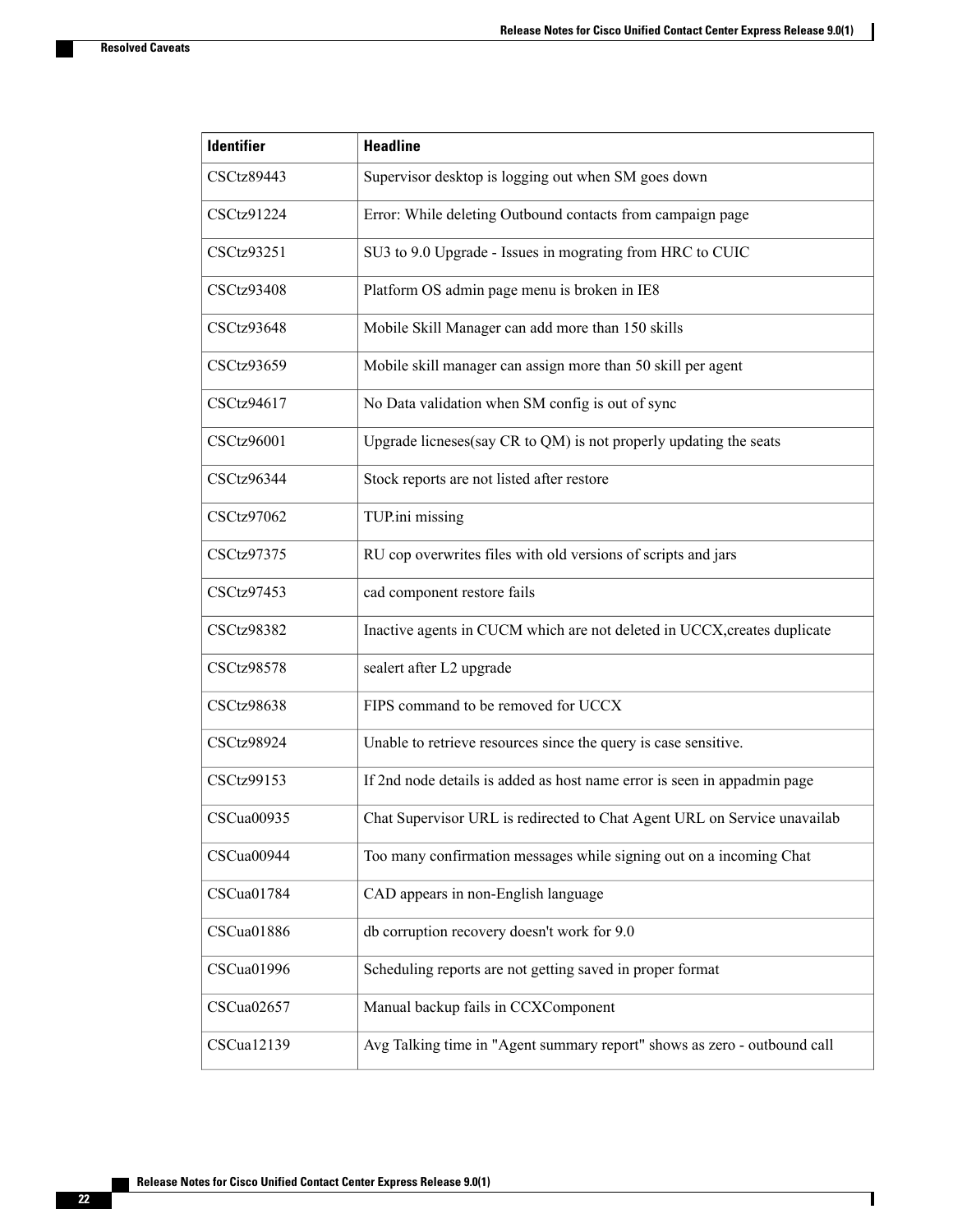| <b>Identifier</b> | <b>Headline</b>                                                         |
|-------------------|-------------------------------------------------------------------------|
| CSCua13811        | Switch Version Fail if there are any open connection to the database    |
| CSCua14298        | Config updates not happening after backup failure                       |
| CSCua14913        | sealert seen during backup                                              |
| CSCua14930        | Trigger UCM Options                                                     |
| CSCua14984        | <b>UCCX DemoLicenses</b>                                                |
| CSCua15583        | RTR takes longer time when any report is launched for the first time    |
| CSCua15800        | Issue with Chat Load : Chat Agents are stuck in busy state forever      |
| <b>CSCua15886</b> | All the overview pages of CUIC are NOT Available (404 Error)            |
| CSCual5943        | RMI port not getting restored                                           |
| CSCua15962        | On Running Preview outbound load, Cisco Enterprise service crashes      |
| CSCual6567        | CVD service is restarted during CAD restore                             |
| CSCual6625        | CLI cmd to recover DB Corruption should restore system to normal state  |
| CSCua18352        | utils uccx database dbserver integrity CLI command failing              |
| CSCual8530        | Reset Replication doesn't work from serviceability UI                   |
| CSCua18564        | Config Sync fails if there are any non-english char in the config       |
| CSCua19264        | Cad restore fails or doesn't restore configurations                     |
| CSCua20276        | CVD DB MGR shows OUT OF SERVICE when CDS is disabled in island mode     |
| CSCua21002        | switchversion of node2 fails                                            |
| CSCua22458        | Default Purge setting is not in sync with DB / UI                       |
| CSCua26040        | Chat agent status is not changing : Found in GT                         |
| CSCua27823        | After fallback, Chat Agent received a contact in Not-Ready state.       |
| CSCua27957        | chatTraffic Analysis report on load testbed gives Invalid summary data. |
| CSCua27977        | Failover and Failback failed agent to logout in GT                      |
| CSCua28056        | CUIC Traffic Analysis report shows in GMT and others show in IST        |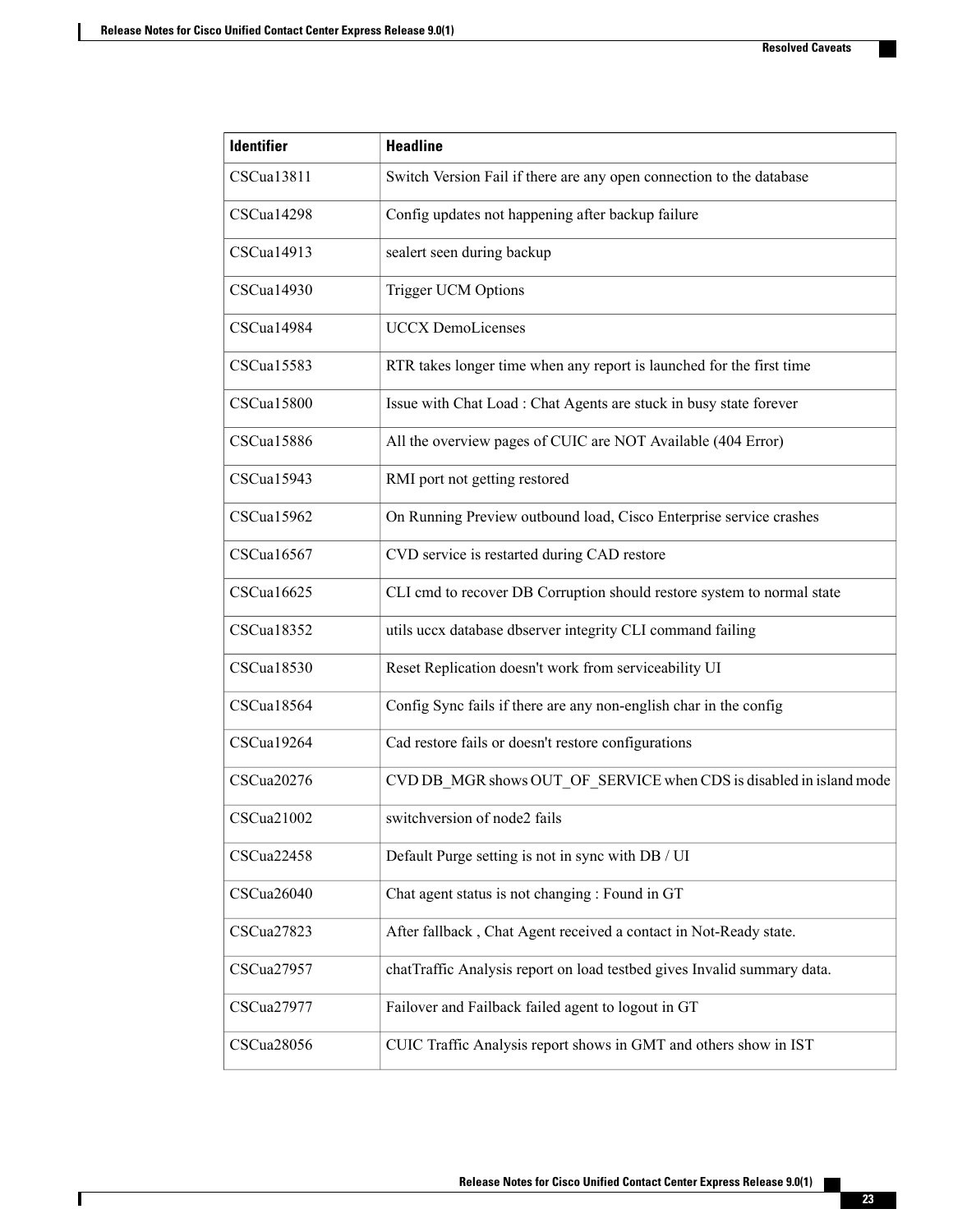$\mathbf{I}$ 

| <b>Identifier</b> | <b>Headline</b>                                                          |
|-------------------|--------------------------------------------------------------------------|
| CSCua28092        | Agent ID with mixed character doesnt logout when session is killed       |
| CSCua28487        | Unable to switch report client to CUIC in 400 Agent HAoWAN load testbed  |
| CSCua28537        | Data discrepancy between HRC and CUIC for Traffic Analysis in non-GMT    |
| CSCua28862        | utils uccx modify remote_IPAddress Cli commad failed after Upgrade       |
| CSCua30588        | deadlock in Enterprise service during island mode (CSD haning)           |
| CSCua30636        | Cad autolog in failed and unable see agent from CSD after relogin        |
| CSCua30863        | CDS active when replication broken, HDS remains Unknown after repl reset |
| CSCua30877        | Extension Mobility agent: outgoing call is not recorded in HR            |
| CSCua31436        | Prevent access to agentdesktop when IP addr in URL instead of FQDN       |
| CSCua32815        | Multi-byte skill, CSQ, resources are not displayed in HRC reports        |
| CSCua33542        | Services are not starting after change the ip address of nodel           |
| CSCua33709        | Dynamic skill updates not getting reflected                              |
| CSCua34165        | Appadmin page throws a blank page in firefox or IE                       |
| CSCua34330        | HRC login continuously fails with 5051                                   |
| CSCua34503        | Document Not Ready Selection While In Call Doesn't Display Wrap-up Data  |
| CSCua36373        | Node2 cluster Remove/Add fails after RU with host name configuration     |
| CSCua36432        | CUPS integration with CAD not working after L2 upgrade                   |
| CSCua36482        | Password shown in clear text in Agent debug file                         |
| CSCua36579        | The document should clearly state how to access the chat webpage         |
| CSCua37952        | SELinux not allowing Update Statistics to run on CCX                     |
| CSCua38454        | Mobile Skill Manager issues with Samsung Galaxy S series phones          |
| CSCua39125        | port CUCM defect CSCtz99522 to UCCX                                      |
| CSCua39323        | CCX: Cisco Desktop Admin Services not started after upgrade              |
| CSCua46127        | Config Not Shown In Master Node when DB down on Master for HA setup      |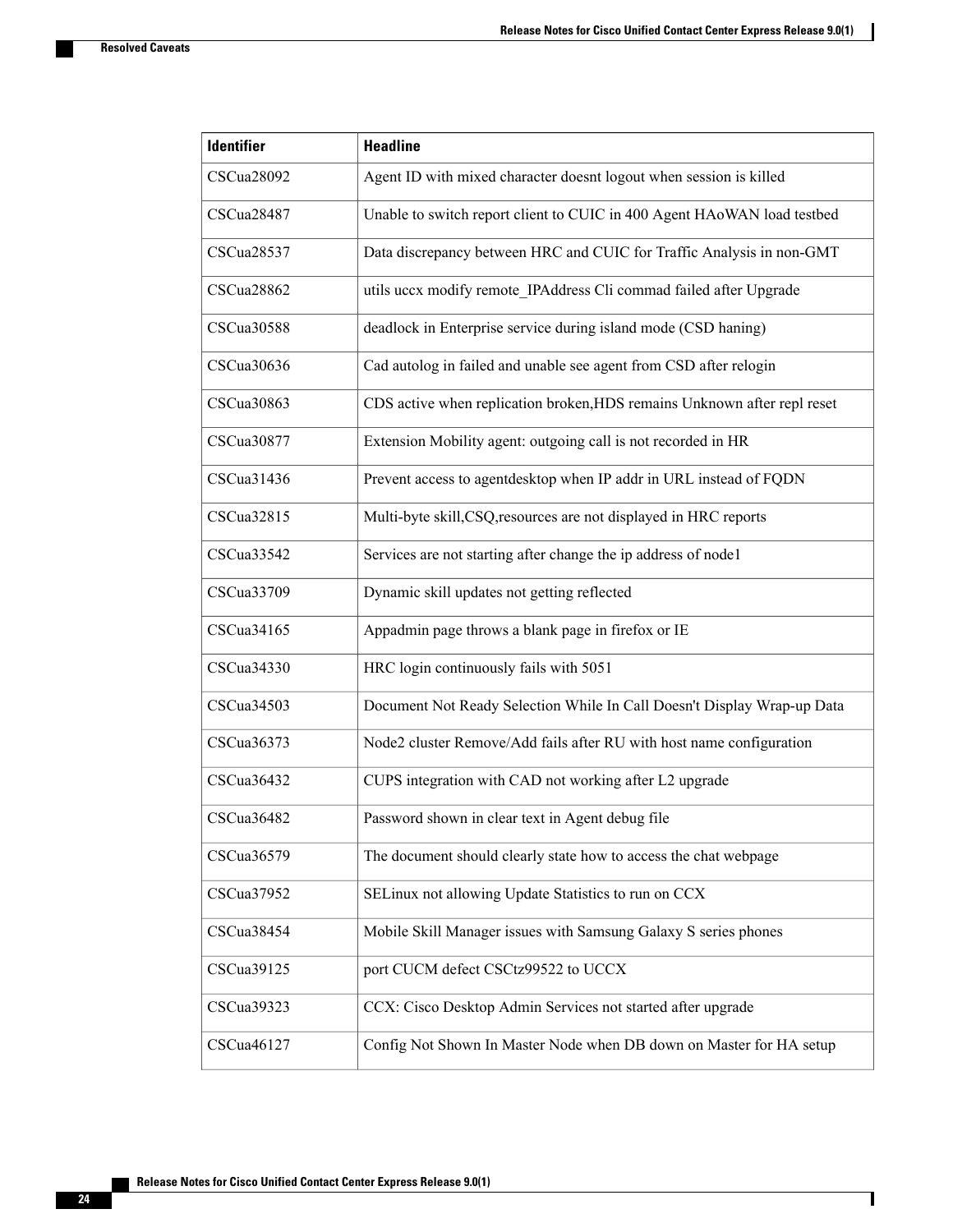| <b>Identifier</b> | <b>Headline</b>                                                  |
|-------------------|------------------------------------------------------------------|
| CSCua47133        | CSD is hanging while launching first time after upgrade          |
| CSCua49034        | HR data is not been written under temp file when DB is down      |
| CSCua49697        | CAD hangs completely after fail back                             |
| CSCua54094        | Chat reports are taking more time on load box                    |
| CSCua65147        | "Offer Chat Contact When On Voice Call*:" setting is not working |
| CSCua30863        | Duplicate ccg id is created after W1 upgrade                     |

## <span id="page-28-0"></span>**Troubleshooting**

For more information on how to troubleshoot issues that may arise in your Unified CCX system, see the Troubleshooting DocWiki page: [http://docwiki.cisco.com/wiki/Troubleshooting\\_Unified\\_Contact\\_Center\\_](http://docwiki.cisco.com/wiki/Troubleshooting_Unified_Contact_Center_Express) [Express.](http://docwiki.cisco.com/wiki/Troubleshooting_Unified_Contact_Center_Express)

## <span id="page-28-1"></span>**Obtaining Documentation Obtaining Support and Security Guidelines**

For information on obtaining documentation, obtaining support, providing documentation feedback, security guidelines, and also recommended aliases and general Cisco documents, see the monthly *What''s New in Cisco Product Documentation*, which also lists all new and revised Cisco technical documentation, at:

<http://www.cisco.com/en/US/docs/general/whatsnew/whatsnew.html>

Subscribe to the *What''s New in Cisco Product Documentation* as a Really Simple Syndication (RSS) feed and set content to be delivered directly to your desktop using a reader application. The RSS feeds are a free service and Cisco currently supports RSS version 2.0.

## <span id="page-28-3"></span><span id="page-28-2"></span>**Obtaining Technical Assistance**

Cisco Technical Support provides 24-hour-a-day award-winning technical assistance. The Cisco Support website on Cisco.com features extensive online support resources and is available at this URL:

<http://www.cisco.com/en/US/support/index.html>

In addition, if you have a valid Cisco service contract or Cisco Technical Assistance service contract, contact your reseller.

### **Submitting a Service Request**

The TAC Service Request Tool is located at this URL:

<http://www.cisco.com/techsupport/servicerequest>